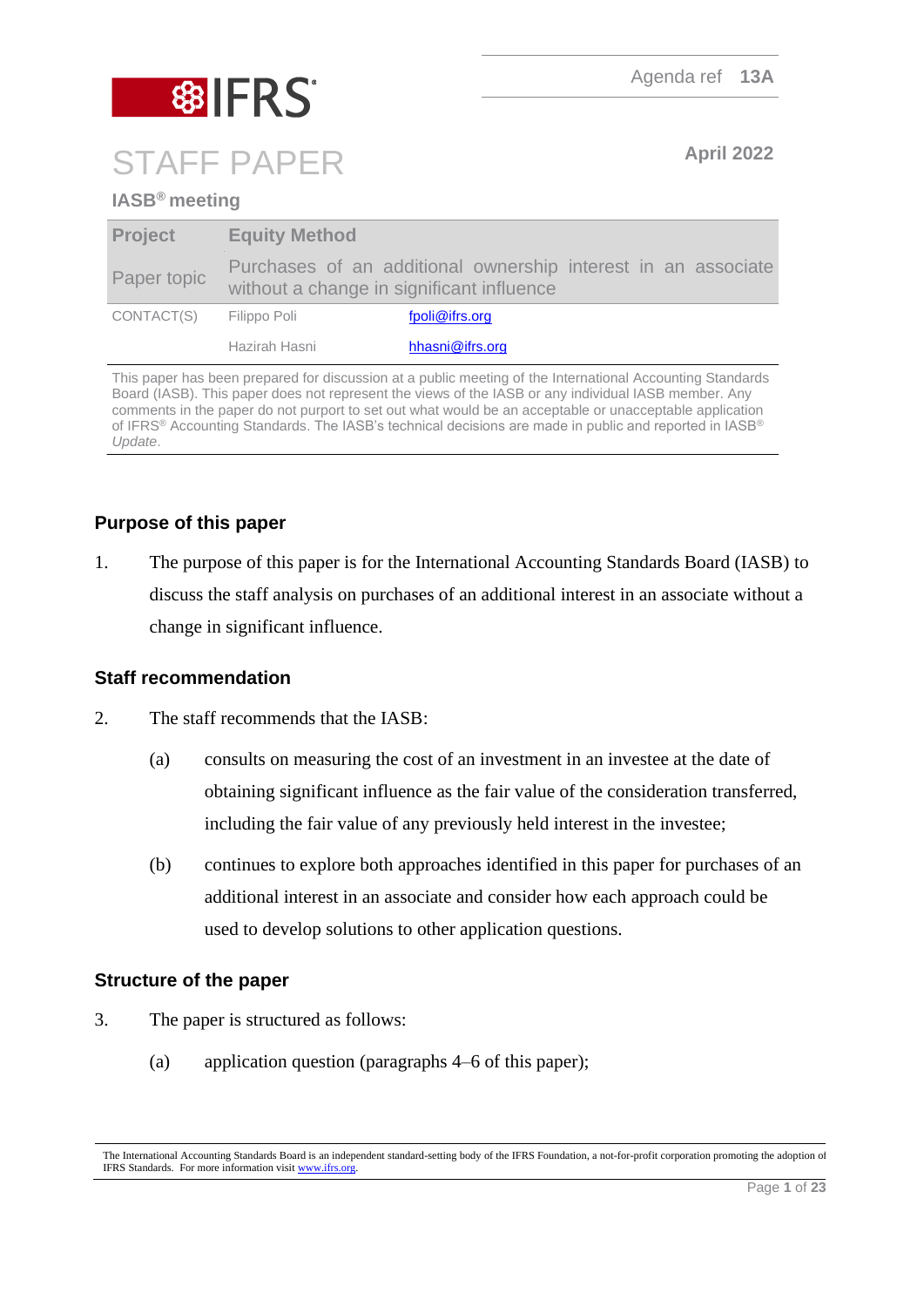- (b) relevant requirements in IFRS Accounting Standards (paragraphs [7–](#page-1-2)[9](#page-2-0) of this paper);
- (c) staff analysis (paragraphs [10](#page-3-0)[–55](#page-14-0) of this paper);
- (d) questions for the IASB and staff recommendation (paragraphs [56](#page-15-0)[–58](#page-15-1) of this paper);
- (e) Appendix A—applying the qualitative characteristics to the identified approaches; and
- (f) Appendix B—illustrative example.

## **Application question**

- <span id="page-1-0"></span>4. At its March 2021 meeting, the IASB discussed the process of selecting application questions to be included in the scope of the Equity Method research project<sup>1</sup>.
- 5. At its October 2021 meeting, the IASB was provided with an update on the application questions within the scope of the research project applying the agreed selection criteria.<sup>2</sup>
- <span id="page-1-1"></span>6. This agenda paper presents the staff analysis on how to apply the equity method when the investor purchases an additional interest in an associate, accounted for applying the equity method, without a change in significant influence.

## **Relevant requirements in IFRS Accounting Standards**

- <span id="page-1-2"></span>7. IAS 28 *Investments in Associates and Joint Ventures* does not include requirements for purchases of an additional interest in an associate without a change in significant influence.
- 8. In the absence of requirements that specifically apply to this transaction, an entity applies the hierarchy in IAS 8 *Accounting Policies, Changes in Accounting Estimates and Errors.*  In the staff's view, an entity may consider the applicability of the following IFRS Accounting Standards dealing with similar and related issues:
	- (a) Paragraph 24 of IAS 28 which states that, when an interest in an associate becomes an investment in a joint venture, the entity does not remeasure the

<sup>&</sup>lt;sup>1</sup>March 2021 IASB meeting [AP13: Project update and next steps \(ifrs.org\)](https://www.ifrs.org/content/dam/ifrs/meetings/2021/march/iasb/ap13-equity-method.pdf)

<sup>&</sup>lt;sup>2</sup> October 2021 IASB meeting [AP13: Application questions selected and proposed next steps \(ifrs.org\)](https://www.ifrs.org/content/dam/ifrs/meetings/2021/october/iasb/ap13-equity-method.pdf)

Equity Method **│**Purchases of an additional ownership interest in an associate without a change in significant influence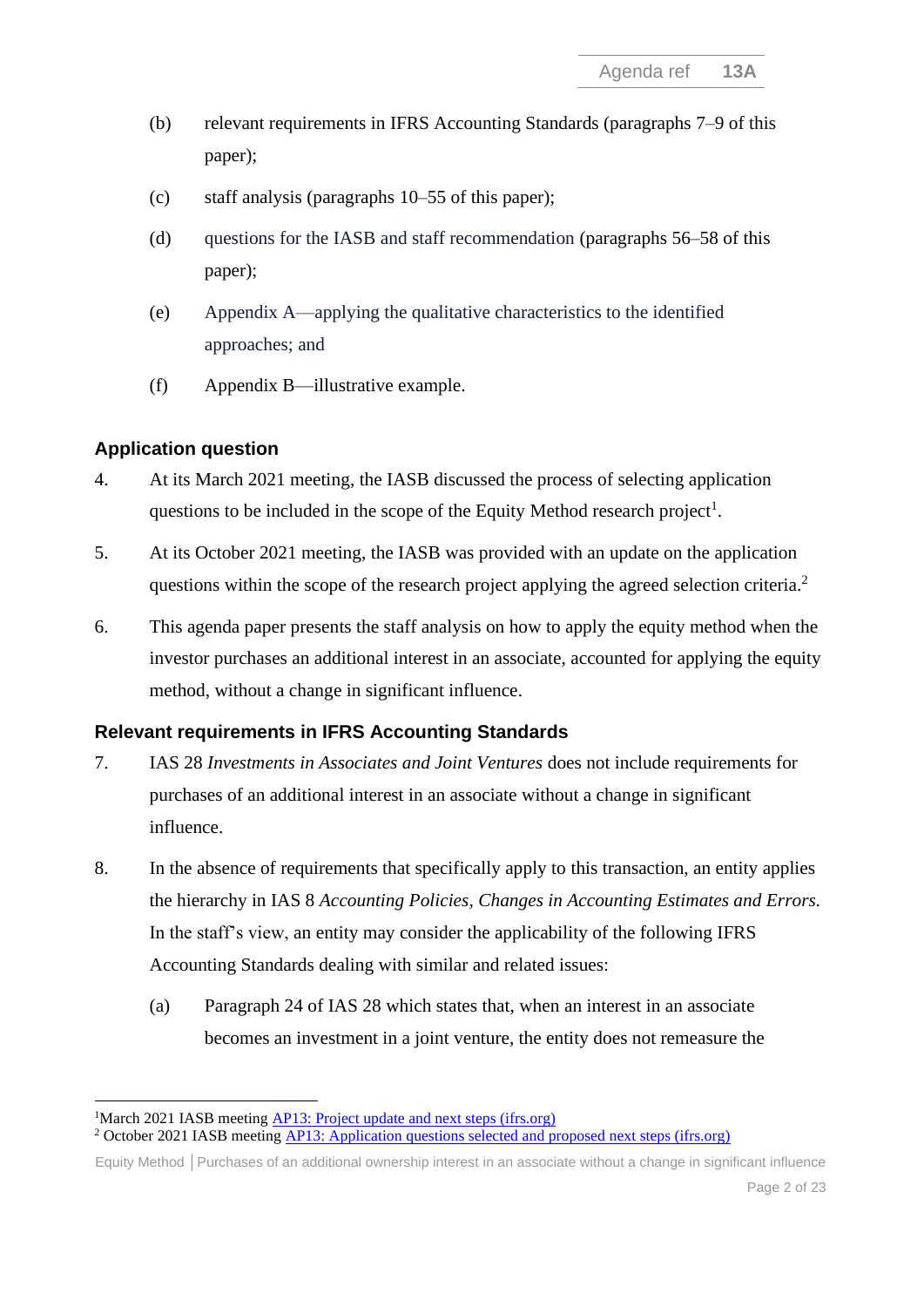retained interest. The IASB introduced this requirement when developing IFRS 11 *Joint Arrangements*. The IASB explained that as the investment continues to be measured using the equity method and there is neither a change in the boundaries of the group (as defined in IFRS 10 *Consolidated Financial Statements*) nor a change in the measurement requirements, the event therefore does not warrant remeasurement of the retained interest at fair value.<sup>3</sup>

- (b) Paragraph 26 of IAS 28, which states that many of the procedures that are appropriate for the application of the equity method are similar to the consolidation procedures described in IFRS 10 and that the concepts underlying the procedures used in accounting for the acquisition of a subsidiary are also adopted in accounting for the acquisition of an investment in an associate or a joint venture. Paragraph 26 of IAS 28 predates IFRS 10 and was not reconsidered as part of the business combinations or consolidation project (see agenda paper 13B of this meeting).
- (c) Paragraph 42 of IFRS 3 *Business Combinations*, which states that an acquirer shall remeasure its previously held equity interests in the acquiree at its acquisition date fair value.
- (d) Paragraph B96 of IFRS 10, which states that, when the proportion of the equity held by the non-controlling interest changes, the entity adjusts the carrying amounts of the controlling and non-controlling interests and recognises directly in equity any difference between the amount by which the non-controlling interest is adjusted and the fair value of the consideration paid; and
- (e) Paragraph B33C of IFRS 11, which states that, when a joint operator increases its interest in a joint operation in which the activity of the joint operation constitutes a business, the joint operator does not remeasure previously held interests.
- <span id="page-2-0"></span>9. The following requirements in IAS 28 apply when an investor decreases its interest in the associate:

<sup>3</sup> See paragraph BC30 of the Basis for Conclusions on IAS 28

Equity Method **│**Purchases of an additional ownership interest in an associate without a change in significant influence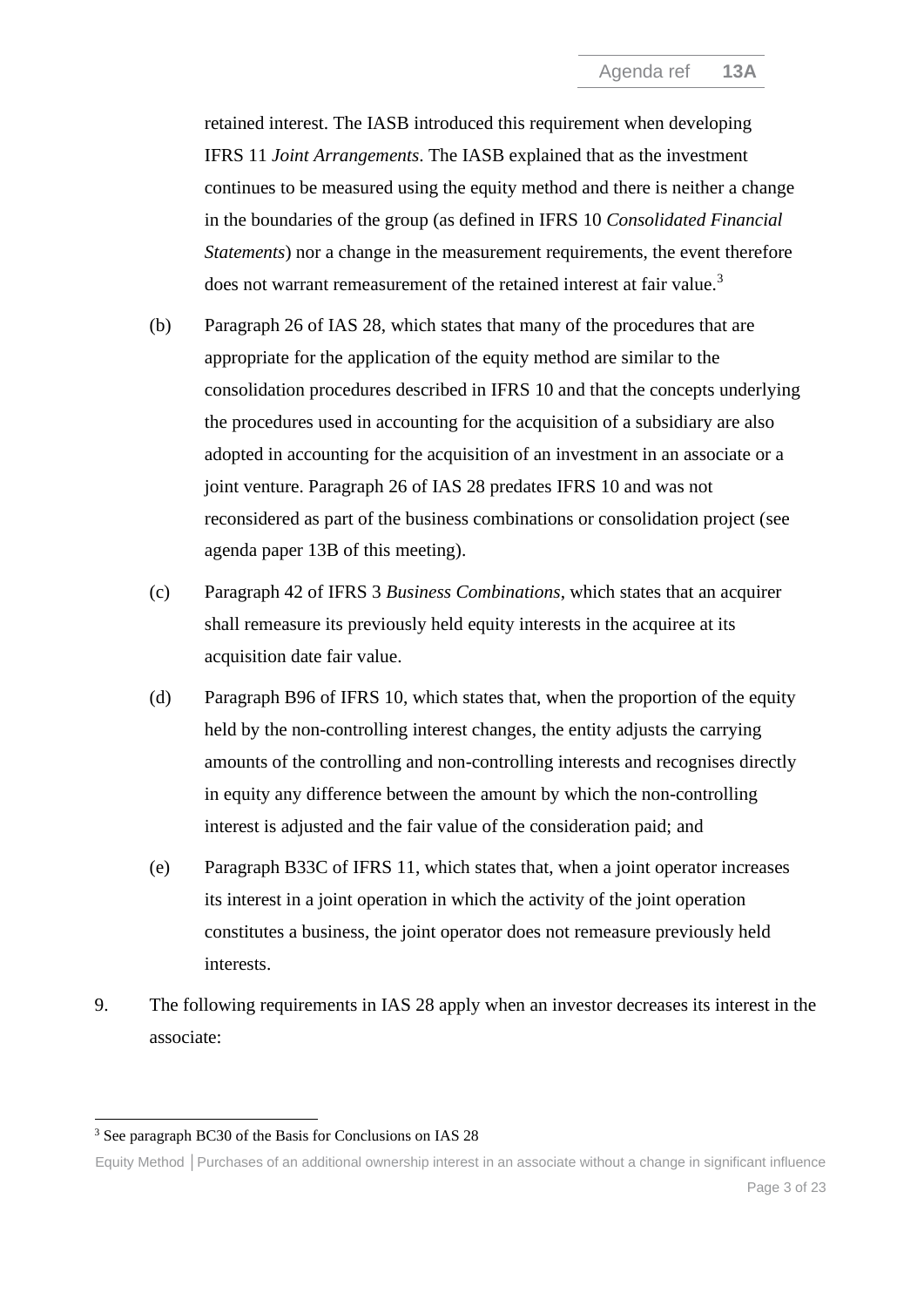- (a) if the investor retains significant influence, paragraph 25 of IAS 28 requires an entity to reclassify to profit or loss the proportion of the gain or loss previously recognised in other comprehensive income relating to the reduction in ownership interest, if that gain or loss would be required to be reclassified in profit or loss on the disposal of the related assets or liabilities.
- (b) if the investor loses significant influence, paragraph 22(b) of IAS 28 requires that, if the retained interest in a former associate is a financial asset, the investor shall measure the retained interest at its fair value at the date significant influence is lost.

#### **Staff analysis of the application question**

- <span id="page-3-0"></span>10. This section of the paper presents the staff analysis:
	- (a) scope of the analysis (paragraphs  $11-14$  of this paper);
	- (b) measuring the cost of the investment (paragraphs [15–](#page-4-1)[17](#page-5-0) of this paper);
	- (c) staff approach to the analysis (paragraphs [18](#page-5-1)[–50](#page-13-0) of this paper); and
	- (d) how the approaches relate to the principles identified in IAS 28 (paragraphs [51–](#page-14-1) [55](#page-14-0) of this paper).

#### *Scope of the analysis*

- <span id="page-3-1"></span>11. This paper discusses three approaches for purchases of an additional interest in an associate without a change in significant influence. The staff is still assessing any implication of applying the approaches to:
	- (a) other transactions that change an investor's level of ownership and the associate's net assets, such as new share issues and buy-backs;
	- (b) disposals that do not result in a loss of significant influence.

The staff will present its assessment of these items at a future meeting.

12. At a later stage of the research project, the staff will consider how the analysis applies when an entity accounts for investments in subsidiaries, joint ventures and associates using the equity method in its separate financial statements.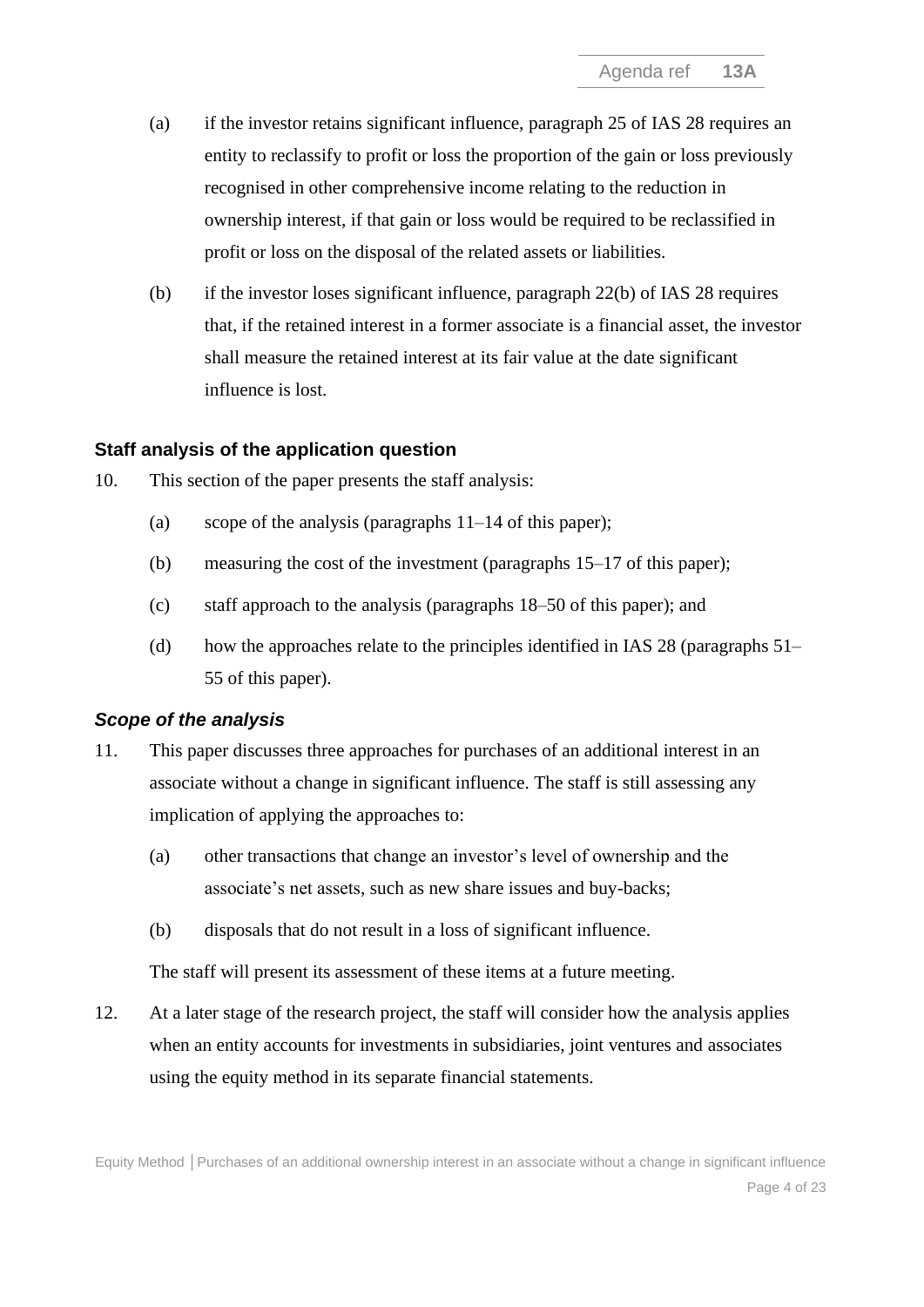- 13. The analysis in this paper does not apply to transactions and events that do not change the investor's level of ownership, such as:
	- (a) stock splits and reverse splits;
	- (b) an associate's accounting for a cash flow hedge in accordance with IFRS 9 *Financial Instruments*;
	- (c) an associate's accounting for an equity-settled share-based transaction until the instruments vest and are issued.
- <span id="page-4-0"></span>14. For simplicity, the analysis assumes that:
	- (a) the transactions are settled in cash (no contributions or exchanges of nonmonetary assets or businesses);
	- (b) when the investor sells or purchases shares in the associate, the transaction is not conducted with an entity under common control or with another associate of the investor; and
	- (c) the associate is a business.

#### *Measuring the cost of the investment*

- <span id="page-4-1"></span>15. The staff thinks that the application question may, in part, be derived from uncertainty in how to measure the cost of an investment in an associate. Paragraph 32 of IAS 28 requires an investor obtaining significant influence to recognise the difference between the cost of the investment and the investor's share of the associate's net assets as goodwill (or bargain purchase gain). There are therefore (arguably) two aspects to the question on how to apply the equity method to purchases of an additional interest in an associate without a change in significant influence: (i) how to measure the cost of the investment: and (ii) how to measure the investor's share of the associate's net assets. IAS 28 does not have requirements on how to measure the cost of the investment.
- 16. The IASB examined the cost of an investment when acquiring a subsidiary in developing IFRS 3*.* In the predecessor standard IAS 22 *Business Combinations*, one option was to accumulate the costs of acquiring interests in the subsidiary and then allocate the accumulated cost to the identifiable net assets acquired. This resulted in measuring the identifiable net assets at a mixture of values determined at each acquisition date.

Equity Method **│**Purchases of an additional ownership interest in an associate without a change in significant influence Page 5 of 23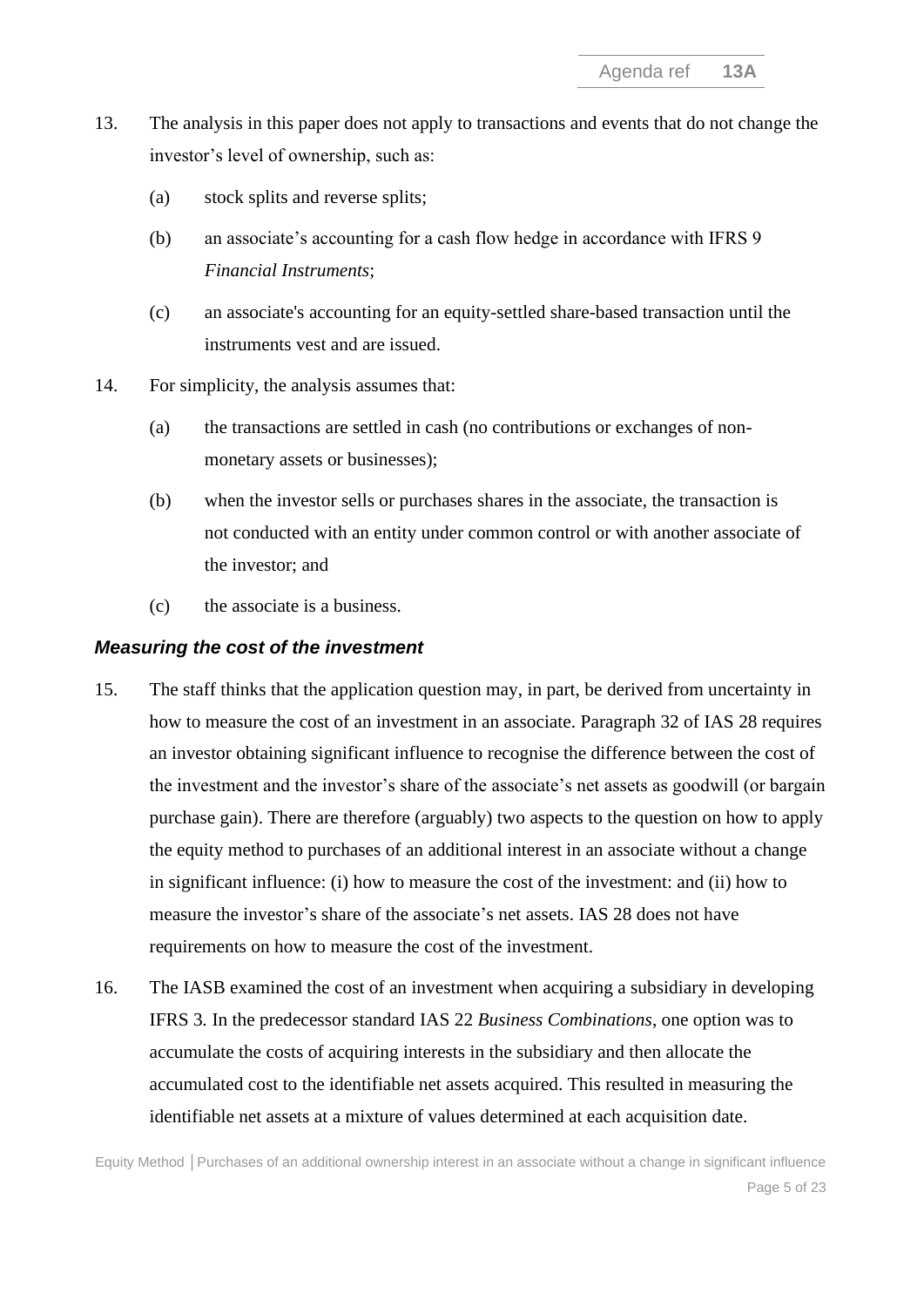<span id="page-5-0"></span>Paragraph 42 of IFRS 3 requires an acquirer to remeasure its previously held equity interests in the acquiree at its acquisition-date fair value, consistent with an economic entity perspective<sup>4</sup>.

- 17. The IFRS Interpretation Committee (Committee) examined how to measure the cost of an investment in a subsidiary when a parent accounts for investments in subsidiaries at cost in its separate financial statements.<sup>5</sup> The Committee stated that when the parent holds an interest in an investee that qualifies as a financial instrument in accordance with IFRS 9 and subsequently obtains control of that investee, a reasonable reading of IFRS Accounting Standards could result in the parent using either of the following approaches:
	- (a) the consideration paid for the interest (original consideration), plus any consideration paid for the additional interest (view 1: accumulated cost approach); or
	- (b) the fair value of the interest at the date of obtaining control of the subsidiary, plus any consideration paid for the additional interest (view 2: fair value as deemed cost approach).

#### <span id="page-5-2"></span>*Staff approach to the analysis*

<span id="page-5-1"></span>18. In the staff's view, determining how to measure the cost of the investment applying IAS 28 is part of addressing the application question in paragraph [6](#page-1-1) of this paper. The staff's analysis considers measurement of the cost of the investment both at the date the investor obtains significant influence, and when the investor purchases an additional interest in the investee without a change in significant influence.

Equity Method **│**Purchases of an additional ownership interest in an associate without a change in significant influence

<sup>4</sup> Agenda Paper 13B provides more detail on how the IASB reached its conclusions in the Business Combination project

<sup>&</sup>lt;sup>5</sup> IFRIC Agenda Decision, IAS 27, Separate Financial Statements—Investment in a subsidiary accounted for at cost: Step Acquisitions.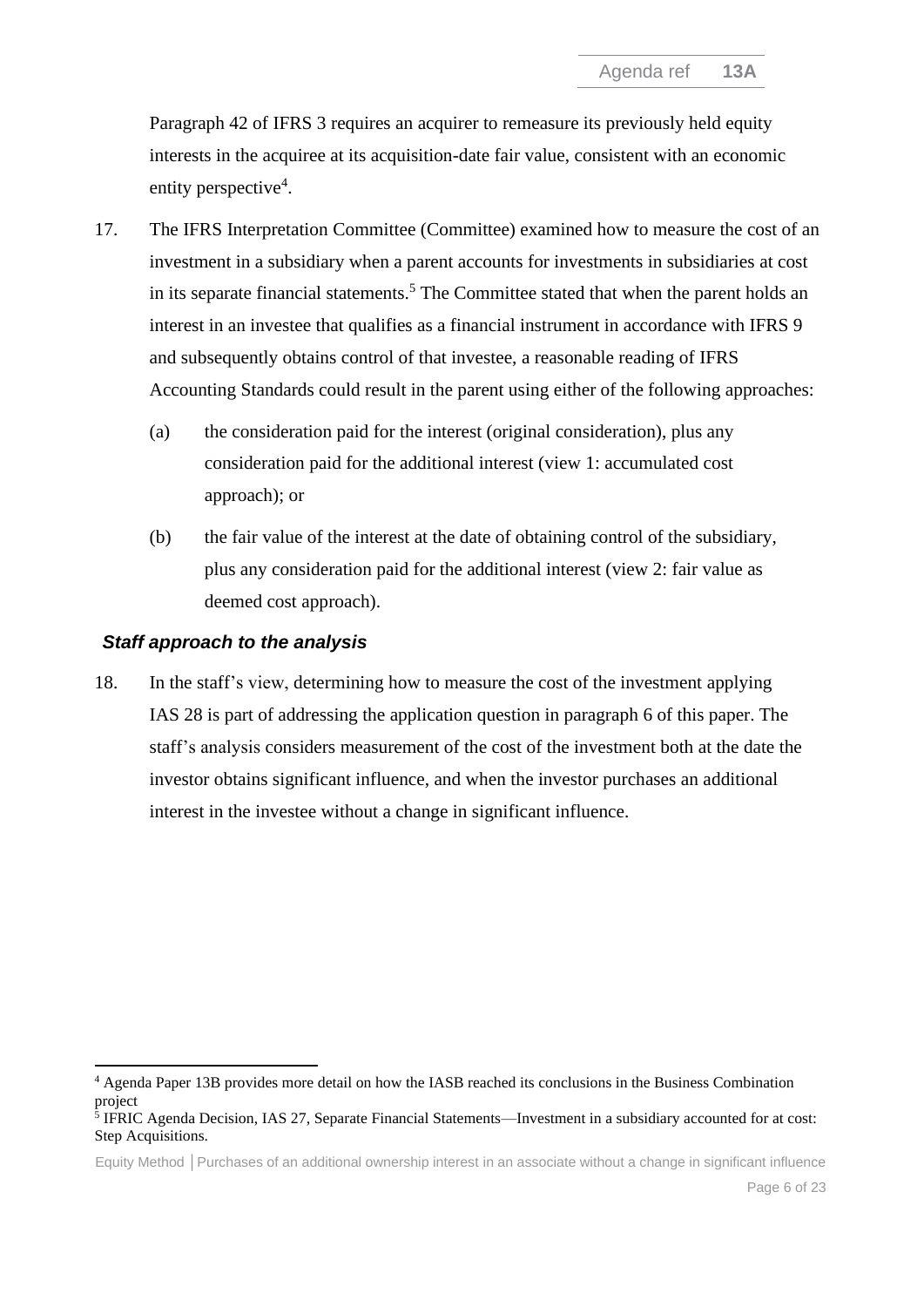

#### 19. The following diagram summarises the staff approach to the analysis:

## *Obtaining significant influence*

- <span id="page-6-0"></span>20. In order to answer the application question in paragraph 6 of this paper, the staff recommends that the IASB consults (either in a Discussion Paper or in an Exposure Draft) on measuring the cost of an investment as the fair value of the consideration transferred at the date significant influence is obtained, including the fair value of any previously held interest in the investee at that date. This would be consistent with the fair value as deemed cost approach in the IFRIC Agenda Decision (view 2 in paragraph [17\(b\)](#page-5-2) of this paper)
- 21. In developing this recommendation, the staff took into consideration:
	- (a) obtaining significant influence changes the relationship between the investor and the investee;
	- (b) obtaining significant influence changes the recognition and measurement requirements for the investment;
	- (c) prior to obtaining significant influence an entity applies IFRS 9 and measures the investment at fair value at each reporting date; and
	- (d) measuring previously held interest at fair value when the investor obtains significant influence, plus the fair value of any consideration paid for the additional interest, is consistent with the requirement in paragraph 22(b) of IAS 28 to measure any retained interest in a former associate at fair value when the investor loses significant influence.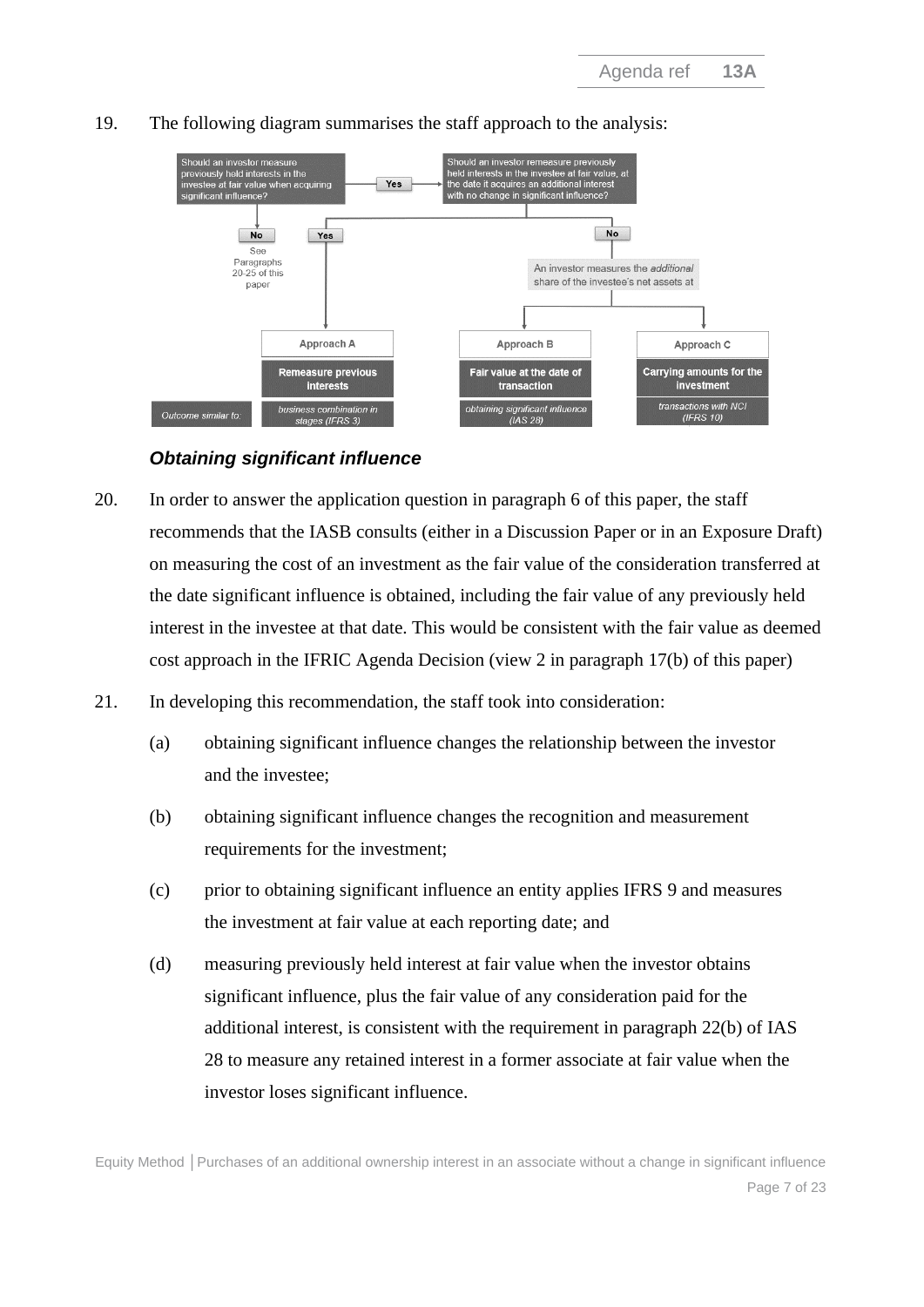- 22. Paragraph 32 of IAS 28 requires an entity to measure its share of the associate's net identifiable assets at their fair value at the date significant influence is obtained; any difference between the cost of the investment and the entity's share of the associates net identifiable assets is recognised as goodwill (or a bargain purchase gain). The investor's share of profit or loss is subsequently adjusted to reflect any fair value adjustments to the associate's net assets at the date significant influence was obtained.
- 23. Applying paragraph 32 of IAS 28, the investor applies a single measurement to its interest in the associate. In the staff's view this reflects a view that, when the investor obtains significant influence, the interest is recognised as a single asset and not as an accumulation of purchases.
- 24. The staff believes that measuring the cost of an investment as the fair value of the consideration transferred at the date significant influence is obtained, including the fair value of any previously held interest in the investee at that date would be consistent with that view that the investments is a single asset, because the investor would apply a single measurement to its interest in the investee.
- 25. The staff's recommendation would not change the measurement requirements for previously held interests, if these are financial assets measured in accordance with IFRS 9. An implication, that would need to be considered at a future point, is the cost of an investment when applying IAS 27 *Separate Financial Statements*.

#### *Increasing the investor's interest with no change in significant influence*

- 26. Recognising an investment in an associate as a single asset on obtaining significant influence does not automatically imply that the entity continues to recognise the investment as a single asset if it acquires an additional interest without a change in significant influence. The staff has identified three approaches for acquisition of an additional interest in an associate without a change in significant influence.
	- (a) Approach A—continue to measure the investment as a single asset; the approach would remeasure both the investor's share of the associate's net assets at fair value and measure the aggregate cost of the investment at fair value at the date of acquiring the additional interest (paragraphs [29–](#page-9-0)[35](#page-10-0) of this paper).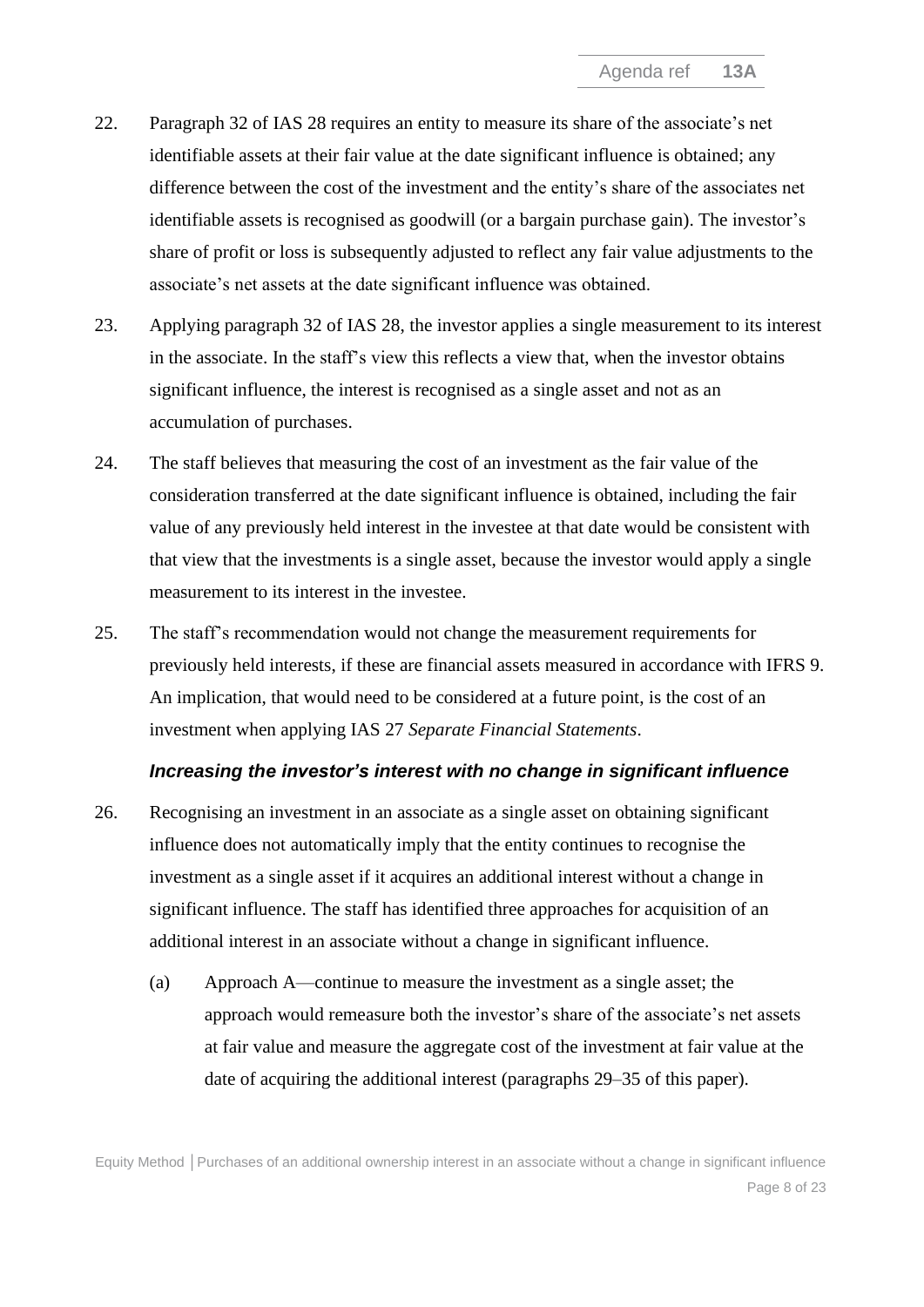- (b) Approach B—measure the interest as an accumulation of purchases. The investor would recognise its additional share of the associate's net assets with the cost (being the fair value of the consideration transferred) for the additional interest (paragraphs [36–](#page-11-0)[44](#page-12-0) of this paper).
- (c) Approach C—continue to measure the interest as a single asset, but based on the investor's share of the associate's net assets at their carrying amounts for the investment<sup>6</sup>, with the cost (being the fair value of the consideration transferred) for the additional interest (paragraphs [45–](#page-13-1)[50](#page-13-0) of this paper).
- 27. The following table describes the features of the three approaches. Appendix B includes numerical examples illustrating the application of the approaches.

|                                                   | Approach A                                                                                                                                                                                                                                                        | Approach B                                                                                                                                                                                                                                                                                                                                                                                       | Approach C                                                                                                               |
|---------------------------------------------------|-------------------------------------------------------------------------------------------------------------------------------------------------------------------------------------------------------------------------------------------------------------------|--------------------------------------------------------------------------------------------------------------------------------------------------------------------------------------------------------------------------------------------------------------------------------------------------------------------------------------------------------------------------------------------------|--------------------------------------------------------------------------------------------------------------------------|
| Cost of the investment                            | Measured as a single<br>asset at fair value at the<br>date of acquiring the<br>additional interest.<br>Previously held<br>interests are remeasured<br>to fair value and the<br>difference with the<br>carrying amount is<br>recognised in<br>comprehensive income | Measured as the<br>aggregate of (a) cost<br>(defined as fair value at<br>the date the investor<br>obtained significant<br>influence); and (b) the<br>fair value of the<br>consideration paid for<br>the additional share.                                                                                                                                                                        | Same as Approach B                                                                                                       |
| Investor's share of the<br>associate's net assets | Measured as a single<br>asset based on the fair<br>value of the associate's<br>net assets at the date of<br>acquiring the additional<br>interest.                                                                                                                 | Measured based on the<br>aggregate of the fair<br>value of the associate's<br>net assets at the date the<br>investor obtained<br>significant influence,<br>plus post-acquisition<br>changes (carrying<br>amounts for the<br>investment); and,<br>for the additional share,<br>based on the fair value<br>of the associate's net<br>assets at the date of<br>acquiring the additional<br>interest | Measured as a single<br>asset based on the<br>associate's net assets at<br>their carrying amounts<br>for the investment. |

<sup>&</sup>lt;sup>6</sup> In this paper, 'carrying amounts for the investment' refer to the fair value of the associate's net assets at the date the investor obtains significant influence, plus the post-acquisition changes in net assets.

Equity Method **│**Purchases of an additional ownership interest in an associate without a change in significant influence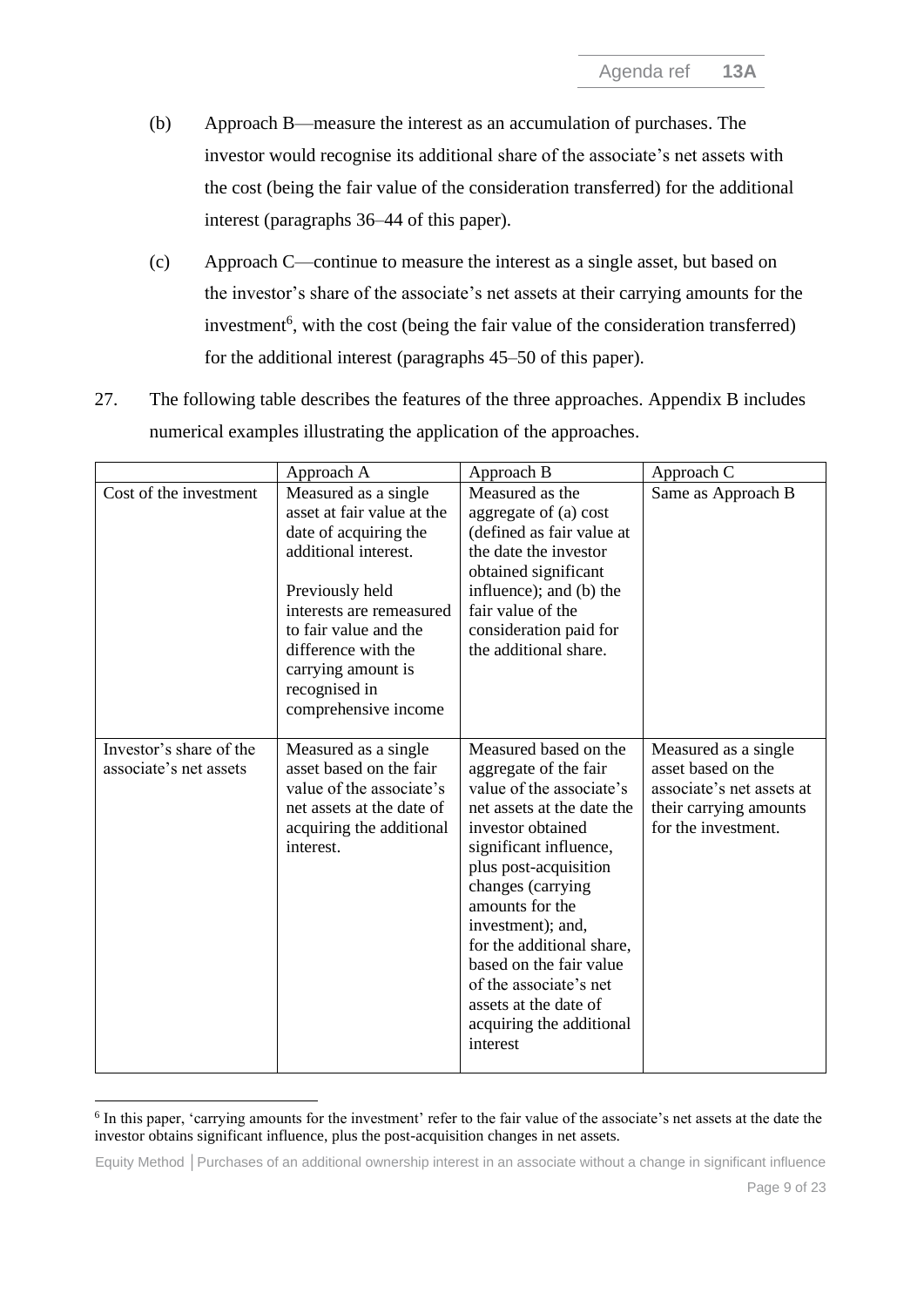| Difference between the<br>consideration paid and<br>the value attributed to<br>the investor's share of<br>the associate's net | Goodwill or bargain<br>purchase gain. | Goodwill or bargain<br>purchase gain. | Positive difference as<br>goodwill for an amount<br>proportionate to the<br>goodwill recognised<br>when significant |
|-------------------------------------------------------------------------------------------------------------------------------|---------------------------------------|---------------------------------------|---------------------------------------------------------------------------------------------------------------------|
| assets.                                                                                                                       |                                       |                                       | influence was obtained,<br>with any residual                                                                        |
|                                                                                                                               |                                       |                                       | recognised as an                                                                                                    |
|                                                                                                                               |                                       |                                       | expense.                                                                                                            |
|                                                                                                                               |                                       |                                       | Negative difference as a                                                                                            |
|                                                                                                                               |                                       |                                       | bargain purchase gain.                                                                                              |

28. The following paragraphs analyse the three approaches. Appendix A to this paper provides a more complete analysis of applying the qualitative characteristics of useful financial information as described in the *Conceptual Framework for Financial Reporting*  to the approaches, as well as a tentative staff assessment of whether each approach introduces cost constraints.

#### *Approach A*

#### *Applying the qualitative characteristics*

- <span id="page-9-0"></span>29. Approach A provides fair value information on the investment as a single asset updated to the date of the latest purchase. The remeasurement of the previously held interest shows how the equity method compares to fair value measurement; this information assists in assessing the investment's expected contribution to future cash flows, and how effectively management has discharged its responsibilities to use the entity's economic resources.
- 30. Approach A would also provide updated fair value information on financial performance, because the investor would adjust its share of profit or loss to reflect fair value adjustments to the associate's net assets.
- 31. Information provided using fair value may have predictive value for the users as the information reflects market participant views. Remeasuring previously held interests and the investor's share of the net assets may also provide confirmatory information as it will provide users with feedback about previous expectations.
- 32. Approach A would require the previously held interest to be remeasured which will include measurement uncertainty if the associate is not publicly traded. However, the measurement uncertainty should be limited as the investor should be able to derive the fair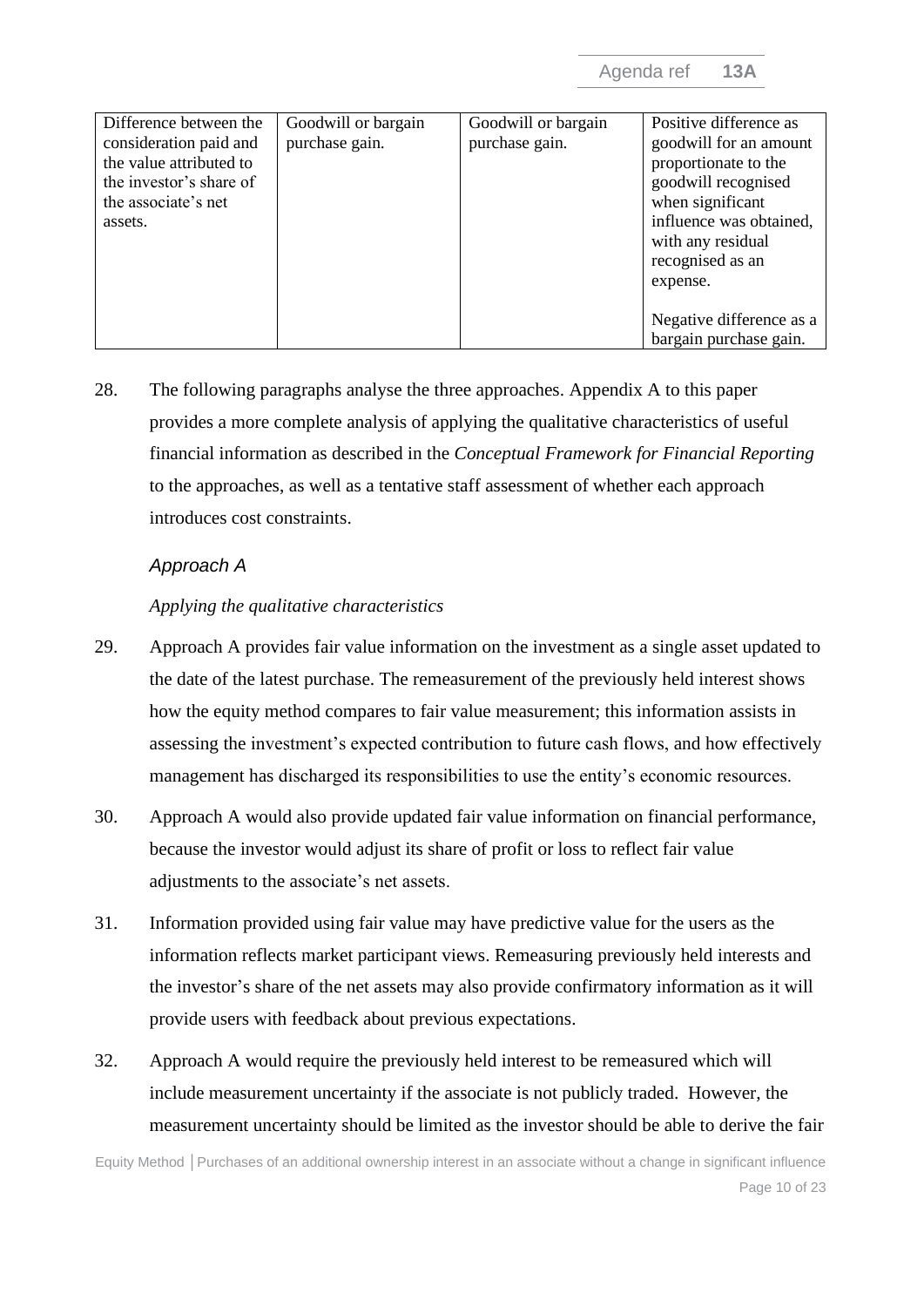value of the previously held interest from the negotiations for the additional share. Approach A would also require determining the updated fair value of the net assets of the associate, which also encompass measurement uncertainty, because the net assets are not remeasured in the financial statements of the associate.

#### *Other considerations*

- 33. Applying Approach A assumes that fair value is the most relevant information at the date an investor's increases its interest in the associate, similar to the IASB's view that fair value provides the most relevant information when an acquirer obtains control in a business combination achieved in stages. IFRS 3 requires the acquirer to remeasure its previously held equity interest in the acquiree at its acquisition-date fair value and recognise the acquiree's net identifiable assets at their acquisition-date fair values.
- 34. The IASB included its rationale when developing the requirements for business combinations achieved in stages (on acquisition of control) in:
	- (a) paragraph BC384 of the Basis for Conclusions of IFRS 3 explains that acquiring control is a significant economic event that changes the nature of the investment. The investor stops accounting for the investment and starts accounting for the assets and the liabilities of the subsidiary; and
	- (b) paragraph BC199 of the Basis for Conclusions of IFRS 3 explains that prior cost-accumulation practices that retained the carrying amount of pre-acquisition interests in the measurement of the cost of the business combination led to recognition of the acquiree's net identifiable assets at a mixture of current exchange prices and carry-forward book values for each purchase. The resulting information was not useful.
- <span id="page-10-0"></span>35. Approach A results in the investor measuring the investment as a single asset and avoids the use of a mixed measurement. However, it results in remeasurement of the whole interest although there is not a change in the boundary of the group. Increasing an entity's interest in an investee while retaining significant influence is not a significant economic event that changes the nature of the investment.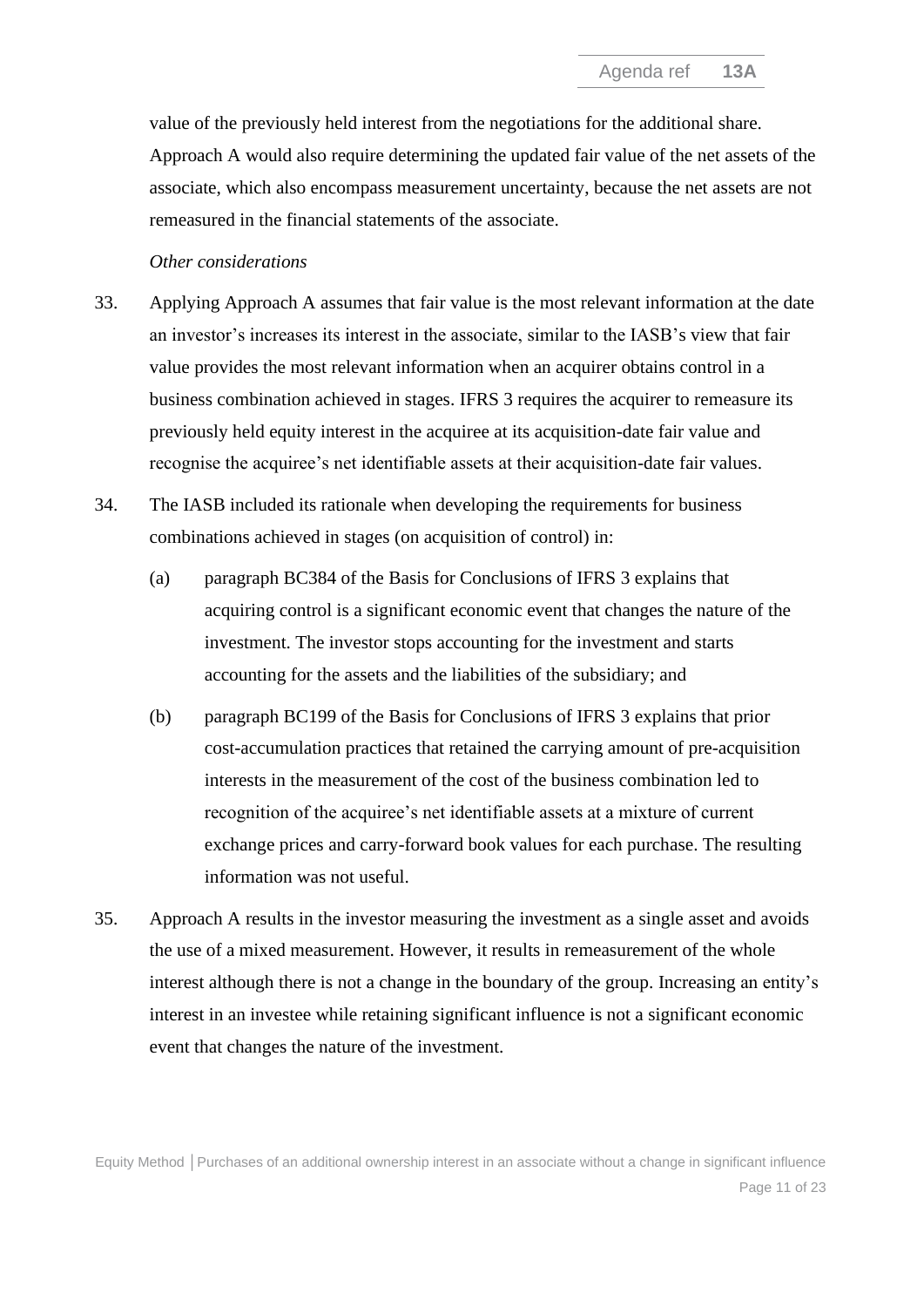#### *Approach B*

#### *Applying the qualitative characteristics*

- <span id="page-11-0"></span>36. Approach B provides fair value information on the additional share of the associate's net assets; and historical cost information on the previously held interest.
- 37. Approach B would also provide mixed information on financial performance, because the investor would adjust its share of profit or loss to reflect fair value adjustments at different dates:
	- (a) the date significant influence was acquired for the previously held interest; and
	- (b) the date of acquiring the additional share.
- 38. Information provided on the fair value of the additional interest may have predictive value. Since Approach B does not require remeasurement of the previously held interest, it would not provide confirmatory information on its current value directly, although a user would be able to derive this information from the consideration paid for the additional interest. A user would be able to calculate the returns earned by the investor on the aggregate consideration paid for the investment.
- 39. Approach B assumes that, if the equity method of accounting provides useful information using fair value at the date significant is obtained, the same information is useful for additional purchases and therefore remeasure of the previously held interest does not provide relevant information.
- 40. Applying Approach B, the investor would not be required to determine the fair value of the previously held interest. This would reduce measurement uncertainty when the associate is not publicly traded. The investor would not need to assess if the price paid per share can be used without any adjustment to measure the fair value per share of the previously held interest.
- 41. Applying Approach B, the investor would have to determine the fair value at the transaction date of the associates' net assets, which encompasses measurement uncertainty.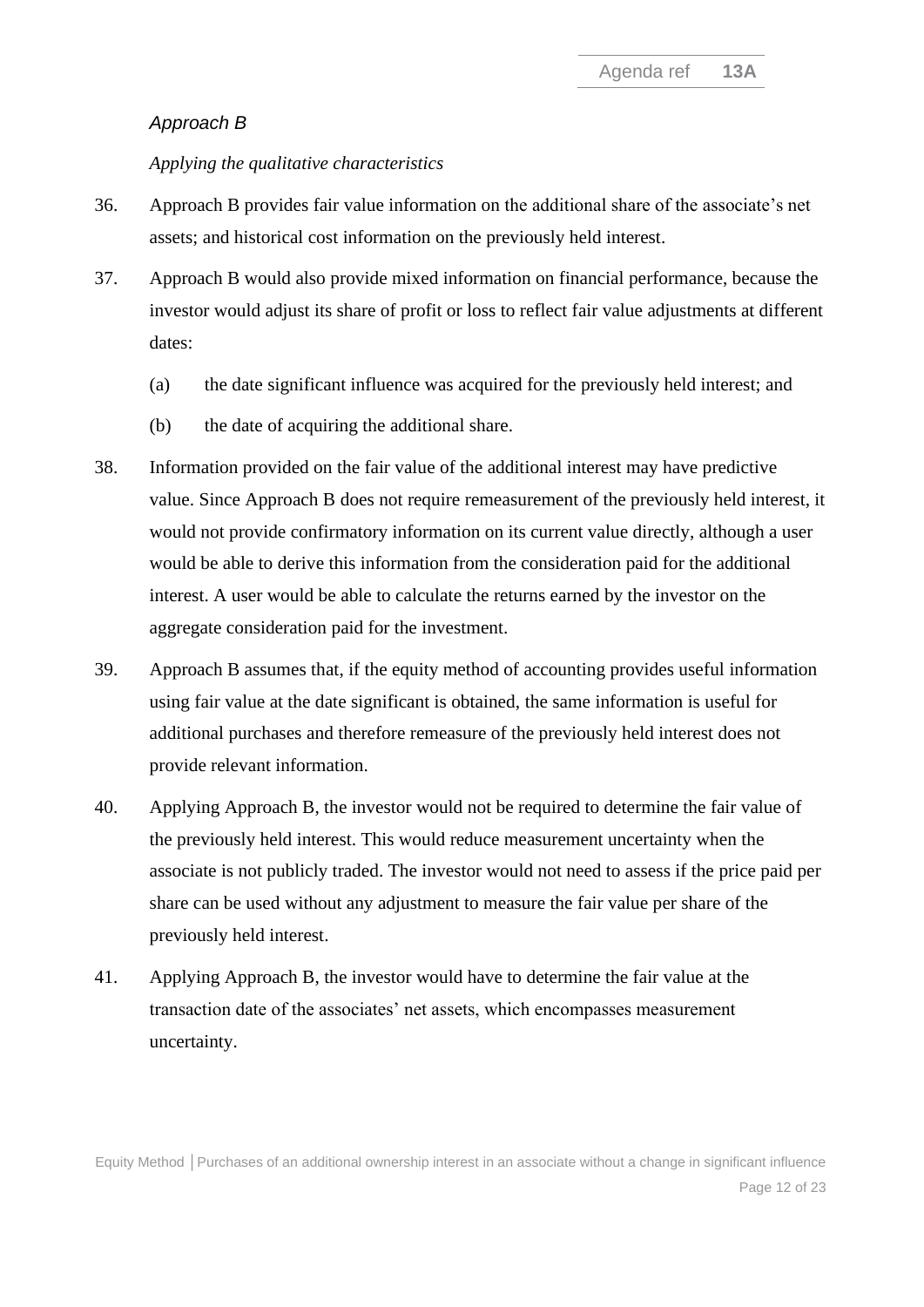#### *Other considerations*

- 42. Applying Approach B assumes that updating information to fair values for the previously held share of the associate's net assets is not relevant when there is no change to the boundaries of the group as defined in IFRS 10. IFRS Accounting Standards do not require remeasurements for other transactions that do not change the group boundaries:
	- (a) an interest in an associate becoming an interest in a joint venture (paragraph 24 of IAS 28);
	- (b) a joint operator increasing its interest in a joint operation that is a business (paragraph B33C of IFRS 11); and
	- (c) a party to a joint operation obtaining joint control (paragraph B33CA of IFRS 11).
- 43. Approach B reflects a view that the investment is an accumulation of purchases. The measurement of the investment is affected by the historical pattern of purchases (and disposals) after the investor obtains significant influence. This will impede comparability between two entities holding interests in the same associates that were acquired on different dates.
- <span id="page-12-0"></span>44. Disaggregating the investment could also have implications in applying the equity method to some transactions or fact patterns:
	- (a) if the investor decreases its interest without losing significant influence, the investor may need a disaggregation formula (such as first-in-first-out or weighted average cost) to determine the disposed share of the associate's net assets; and
	- (b) the investor may recognise goodwill on the additional share after previously recognising a bargain purchase gain when obtaining significant influence; or recognise impairment losses only on part of the investment, because the share of net assets (and goodwill) for each portion have been determined using fair values at different dates.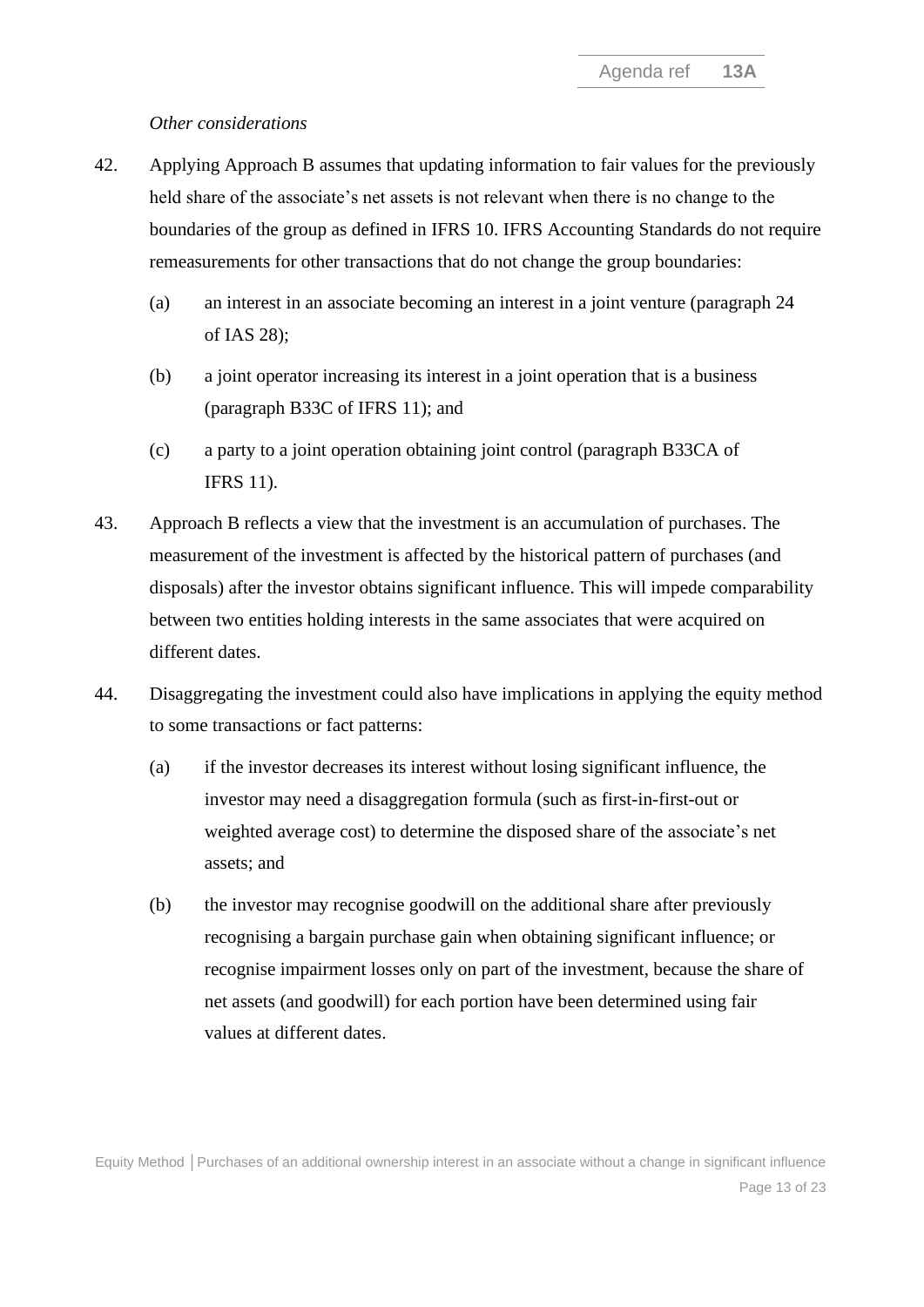## *Approach C*

#### *Applying the qualitative characteristics*

- <span id="page-13-1"></span>45. Approach C provides historical cost information on the investor's share of the associate's net assets as a single asset. Approach C would also provide financial performance information on historical cost basis because the investor would continue adjusting its share of profit or loss in its entirety to reflect fair value adjustments made to the associate's net assets (and goodwill recognised) at the date significant influence was obtained.
- 46. Approach C does not require determination of the fair value of the previously held interest nor of the fair value of the additional share of the associate's net assets, which eliminates measurement uncertainty. It also allows the comparison between investments in associates regardless of the date or pattern of purchase.

#### *Other considerations*

- 47. Similar to Approach A, Approach C reflects the view that the investment in an associate is a single asset. Similar to Approach B, Approach C assumes that remeasurement of previously held interests is relevant only when there is a change to the boundaries of the group.
- 48. Approach C would analogise the investor's purchase of an additional interest in an associate to a parent's purchase of an additional interest in a subsidiary in that the previously held share of the associate's net assets and the cost of the previously held investment are not remeasured.
- 49. However, it is not clear that Approach C would apply the link in paragraph 26 of IAS 28 between consolidation procedures and equity method procedures. When comparing these procedures, an important difference is that all of the subsidiary's assets and liabilities are recognised in the consolidated financial statements, but the investor has only recognised its share of the associate's net assets as a single line item.
- <span id="page-13-0"></span>50. In paragraph BCZ174 of the Basis for Conclusion of IFRS 10, the IASB explained that a parent acquiring an additional interest in a subsidiary would not remeasure the carrying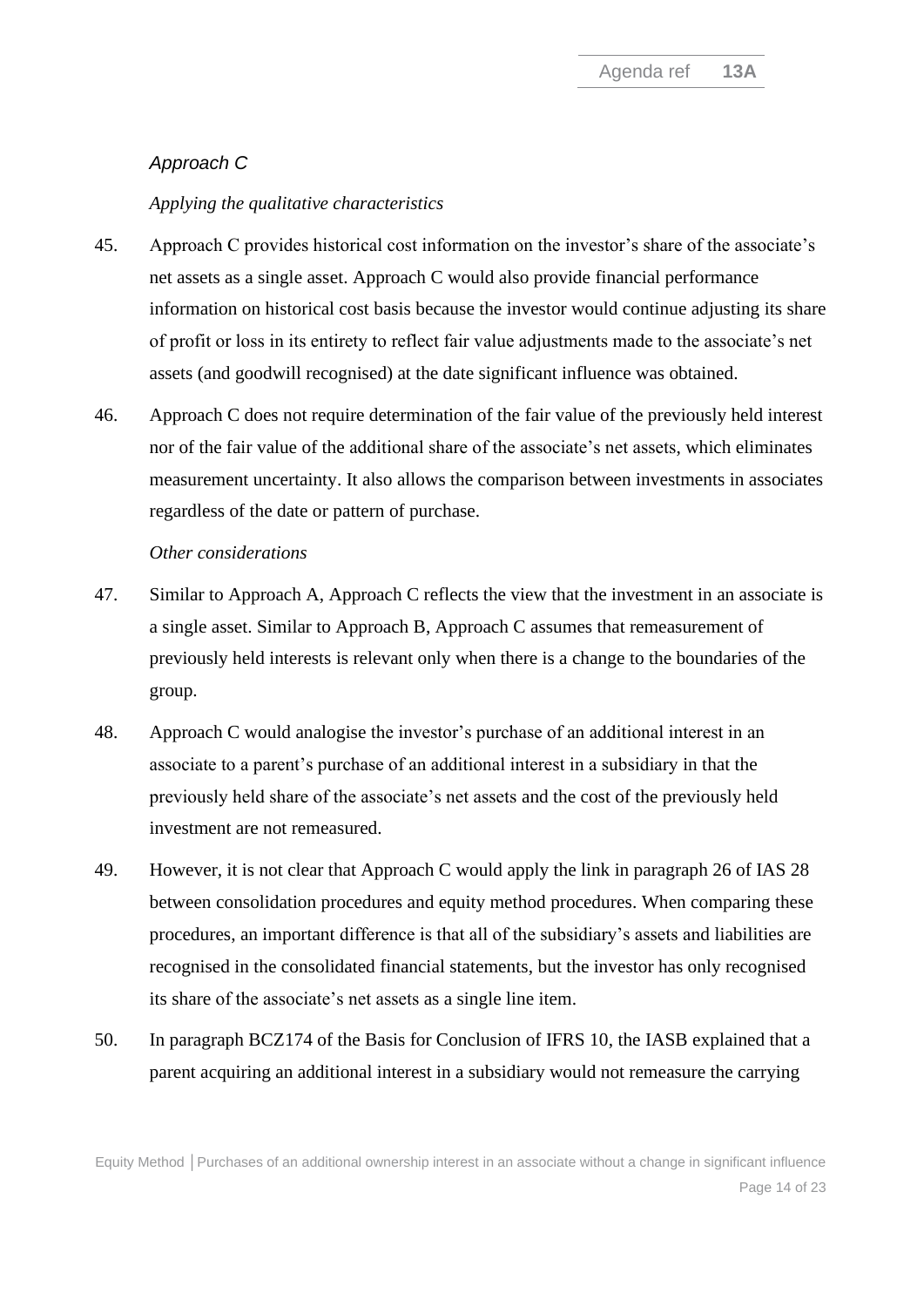amounts of the subsidiary's net assets because the parent does not invest in new assets but obtains more rights from the assets it already controls.

## *How the approaches relate to the principles identified in IAS 28*

- <span id="page-14-1"></span>51. At its June 2021 meeting, the IASB discussed the principles identified by the staff in IAS 28<sup>7</sup> . The objective of identifying the principles was to provide the IASB with a toolbox to help the Board answer the selected application questions. The IASB did not propose to incorporate the principles into IAS 28 but that the principles may be discussed in a forthcoming consultation paper, for example in the Basis for Conclusions to an exposure draft.
- 52. The principles are included in the agenda paper 13 of this meeting. The staff considers the one relevant principle to be principle D on initial recognition:

Fair value at the date significant influence or joint control is obtained provides the most relevant information and faithful representation of an associate's or joint venture's identifiable net assets.

- 53. If it is assumed that the most relevant information at the time significant influence is obtained is also the most relevant when the investor purchases an additional interest without a change in significant influence and that the investment is measured as a single asset, principle D would provide support to Approach A.
- 54. If it assumed that the same information that is the most relevant at the moment significant influence is obtained would be the most relevant only in relation to the additional share, principle D would provide support to Approach B.
- <span id="page-14-0"></span>55. Principle D would not provide support to Approach C, which only gives historical cost information both in relation to the previously held (or retained) interest or to the additional investor's share of the associate's net assets.

<sup>&</sup>lt;sup>7</sup> June 2021 IASB Board meeting **AP13:** Identifying the principles in IAS 28 Investments in Associates and Joint [Ventures \(ifrs.org\)](https://www.ifrs.org/content/dam/ifrs/meetings/2021/june/iasb/ap13-identifying-the-principles-in-ias-28-investments-in-associates-and-joint-ventures.pdf)

Equity Method **│**Purchases of an additional ownership interest in an associate without a change in significant influence Page 15 of 23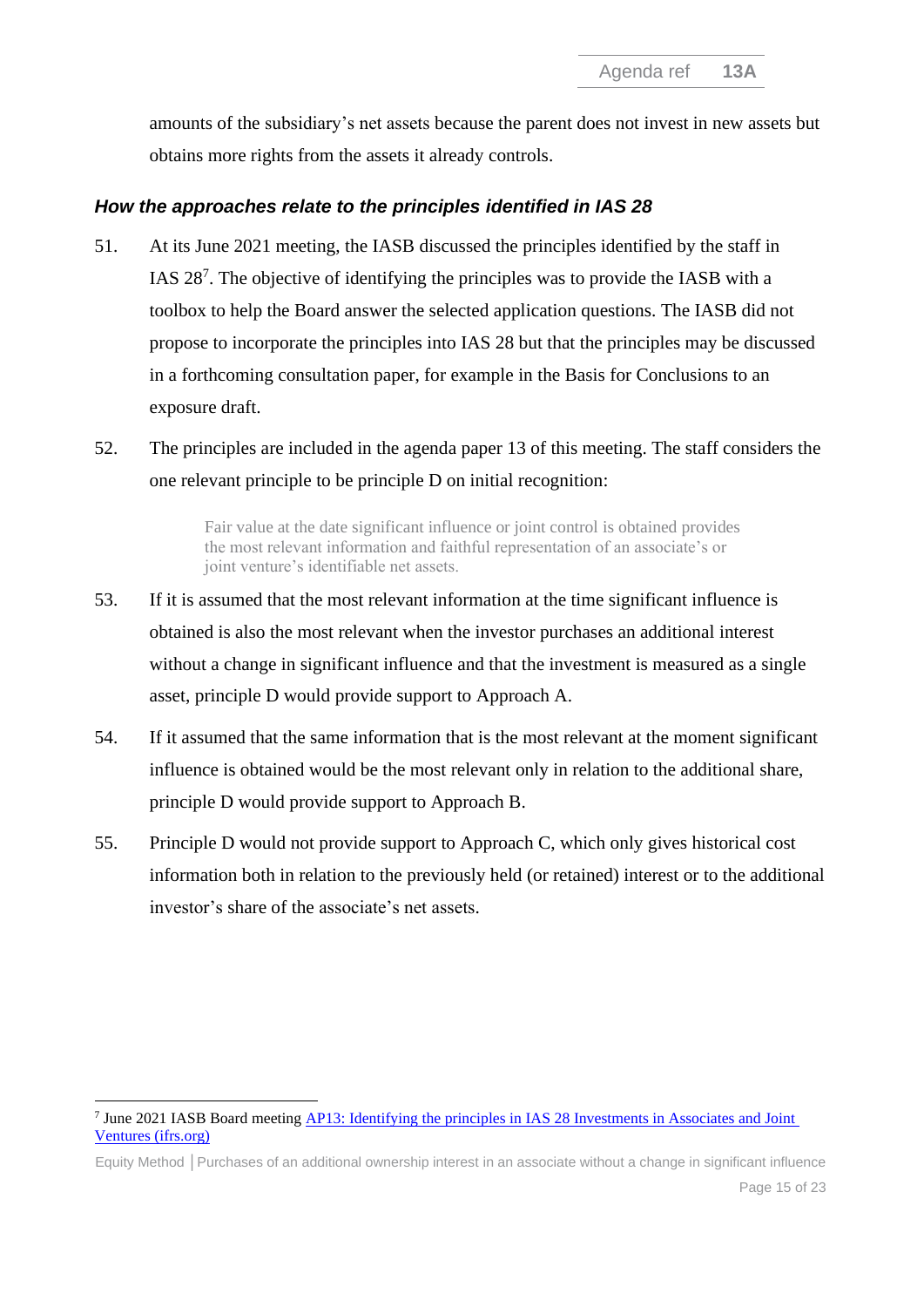### **Questions for the IASB and staff recommendation**

- <span id="page-15-0"></span>56. In the staff's view, adopting Approach A or Approach B would provide a basis to assess other application questions, such as whether an investor 'catches up' any unrecognised losses when purchasing an additional interest or how to measure contingent consideration.
- <span id="page-15-2"></span>57. The staff therefore recommends that the IASB continues to explore approaches A and B discussed in this paper and considers how each approach would be used to develop solutions to other application questions.
- <span id="page-15-1"></span>58. The staff does not recommend continuing with Approach C because its basis would be a questionable analogy between the purchase of an additional interest in an associate and the purchase of a non-controlling interest in a subsidiary.

#### Questions for the IASB

1. Do you agree with the staff recommendation in paragraph [20](#page-6-0) of this paper to consult on measuring the cost of an investment as the fair value of the consideration transferred at the date significant influence is obtained, including the fair value of any previously held interest in the investee at that date?

2. Do you have comments on the staff analysis and application of the qualitative characteristics to the approaches discussed in the paper?

3. Do you agree with the staff recommendation in paragraph [57](#page-15-2) of this paper to continue exploring approaches A and B in developing solutions to other application questions?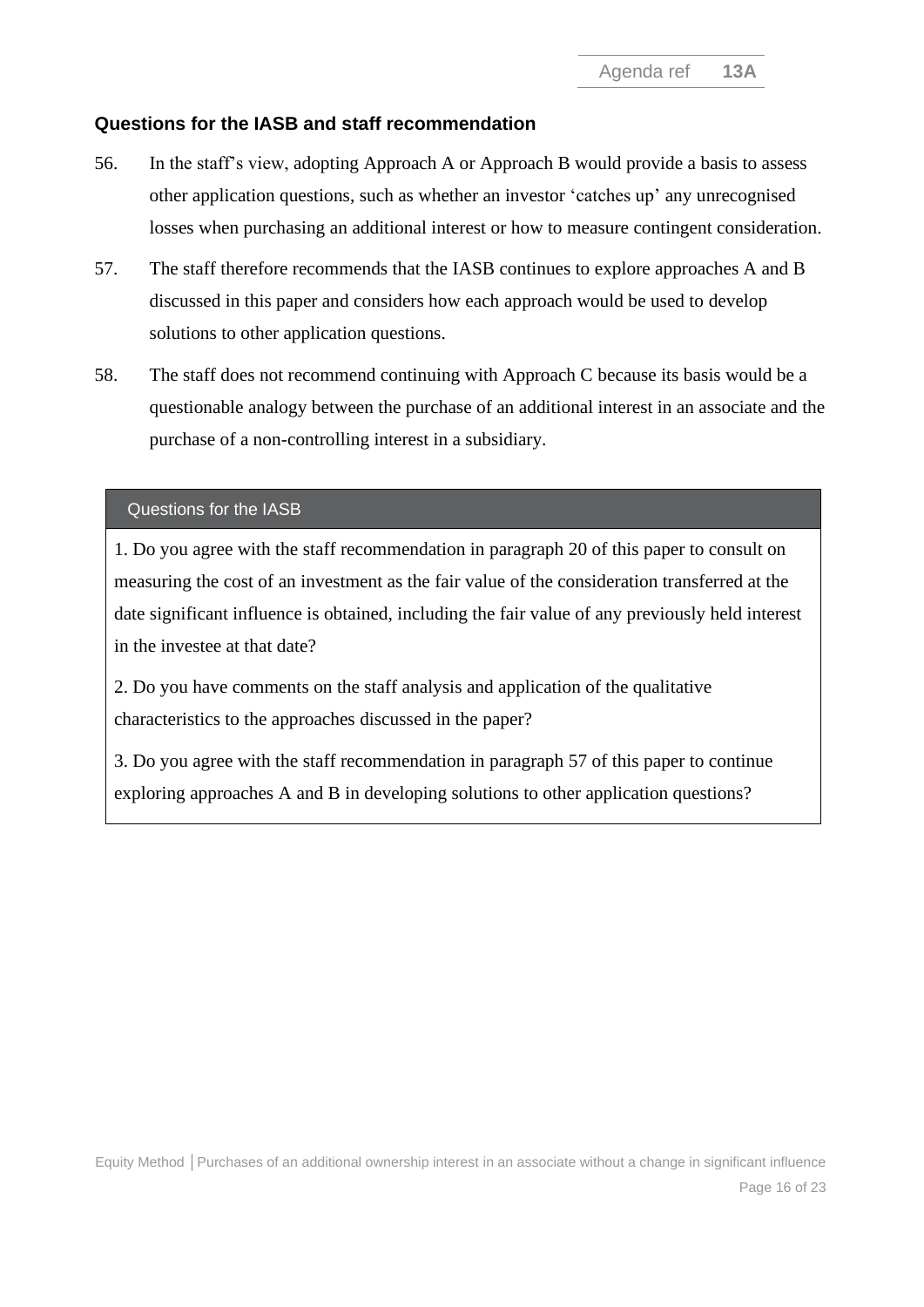## **Appendix A— Applying the qualitative characteristics**

- A1. Appendix A applies the qualitative characteristics of the *Conceptual Framework for Financial Reporting* to the approaches identified in this paper.
- A2. The first table reports the application of the fundamental characteristics of relevance and faithful representation.

|                            | <b>Approach A</b>                                                                                                                                                                                                                                                                                                                                                                                                                                                                                                                                                                                                                                                                                                                                          | <b>Approach B</b>                                                                                                                                                                                                                                                                                                                                                            | Approach C                                                                                                                |
|----------------------------|------------------------------------------------------------------------------------------------------------------------------------------------------------------------------------------------------------------------------------------------------------------------------------------------------------------------------------------------------------------------------------------------------------------------------------------------------------------------------------------------------------------------------------------------------------------------------------------------------------------------------------------------------------------------------------------------------------------------------------------------------------|------------------------------------------------------------------------------------------------------------------------------------------------------------------------------------------------------------------------------------------------------------------------------------------------------------------------------------------------------------------------------|---------------------------------------------------------------------------------------------------------------------------|
| Relevance                  | Updates the interest in<br>the associate to the fair<br>value at the date of the<br>latest purchase<br>Gain on<br>remeasurement<br>provides indication of<br>how the equity method<br>compares to fair value<br>measurement<br>Provides information<br>about unrecognised<br>changes in the net<br>asset values<br>Information provided by<br>measuring net assets at<br>fair value may have<br>predictive value at<br>transaction date<br>because fair value<br>reflects market<br>participants' current<br>expectations about the<br>amount, timing and<br>uncertainty of future<br>cash flows<br>Enables a better<br>assessment of how<br>effectively management<br>has discharged its<br>responsibilities to use<br>the entity's economic<br>resources | Provides information on<br>each tranche of the<br>interest in the<br>associate, at the fair<br>value at the date of<br>each purchase<br>Allows to determine the<br>return on the<br>aggregated amount of<br>consideration paid for<br>the investment<br>Information provided by<br>measuring net assets at<br>fair value may have<br>predictive value at<br>transaction date | Provides information on<br>the interest in the<br>associate at the share<br>of the carrying amounts<br>for the investment |
| Faithful<br>representation | Represents the<br>financial effect<br>of changes in fair value<br>of previously held                                                                                                                                                                                                                                                                                                                                                                                                                                                                                                                                                                                                                                                                       | Represents the<br>additional share of<br>investee's net assets at                                                                                                                                                                                                                                                                                                            | Represents amounts at<br>the date significant<br>influence is obtained                                                    |

Equity Method **│**Purchases of an additional ownership interest in an associate without a change in significant influence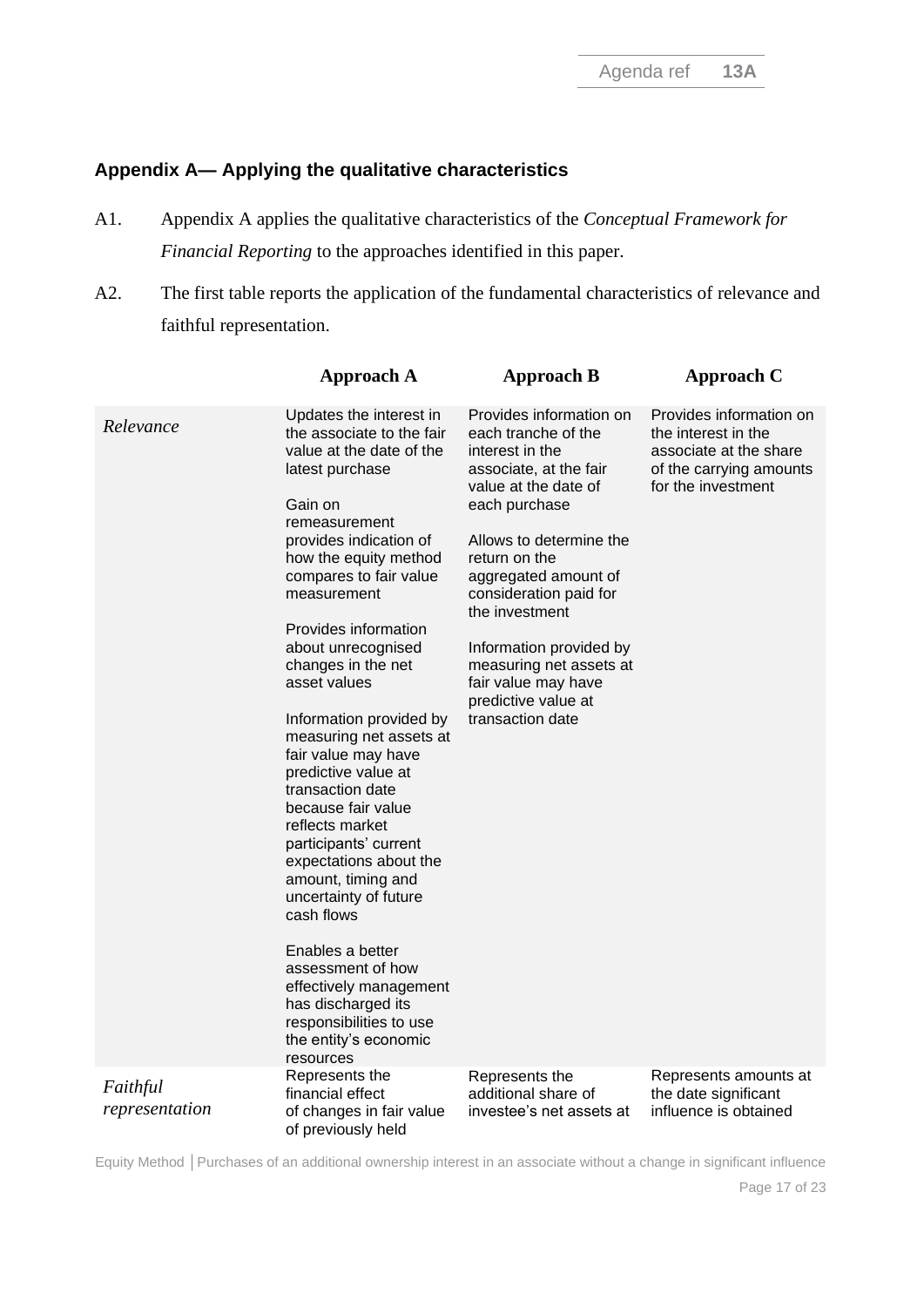| interests and net assets fair value<br>of the investee at  |                                                                    | No remeasurement of<br>previously held (or                        |
|------------------------------------------------------------|--------------------------------------------------------------------|-------------------------------------------------------------------|
| fair value                                                 | No remeasurement of<br>previously held (or                         | retained) interest<br>represents that there is                    |
| Remeasurement<br>previously held interest<br>recognised in | retained) interest<br>represents that there is<br>no change in the | no change in the<br>relationship between<br>investor and investee |
| comprehensive income                                       | relationship between<br>investor and investee                      |                                                                   |

A3. The second table reports the application of the enhancing characteristics of comparability, verifiability and understandability. The staff did not identify implications for the characteristic of timeliness.

|                   | <b>Approach A</b>                                                                                                                                                                | <b>Approach B</b>                                                                                                                                                        | Approach C                                                                                                                                                       |
|-------------------|----------------------------------------------------------------------------------------------------------------------------------------------------------------------------------|--------------------------------------------------------------------------------------------------------------------------------------------------------------------------|------------------------------------------------------------------------------------------------------------------------------------------------------------------|
| Comparability     | Same measurement<br>basis for pre-acquisition<br>share and additional<br>share of the associate's<br>net assets.<br>Comparable to another<br>entity with a recent                | Different measurement<br>basis for pre-acquisition<br>share and additional<br>share of the associate's<br>net assets impedes<br>comparability                            | Same measurement<br>basis for pre-acquisition<br>share and additional<br>share of the associate's<br>net assets.<br>Comparable to another<br>entity with organic |
|                   | acquisition                                                                                                                                                                      |                                                                                                                                                                          | growth                                                                                                                                                           |
| Verifiability     | A user can verify the<br>transaction as the<br>approach uses fair<br>value information.<br>Enables a better<br>assessment of how<br>effectively management<br>has discharged its | A user can verify<br>the consideration.                                                                                                                                  | A user can verify<br>the transaction as the<br>approach is based on<br>the carrying amounts<br>for the investment                                                |
|                   | responsibilities to use<br>the entity's economic<br>resources.                                                                                                                   |                                                                                                                                                                          |                                                                                                                                                                  |
| Understandability | Understandable but<br>the remeasurement of<br>previously held interest<br>may require<br>explanation, as it<br>could not be predicted<br>based on<br>prior information.          | Different measurement<br>bases impedes<br>understandability, in<br>particular if<br>the investor has<br>frequent changes in the<br>level of ownership<br>interest in the | Based on date<br>significant influence<br>obtained but<br>not updated for fair<br>value so may be<br>less relevant.                                              |
|                   |                                                                                                                                                                                  | associate.                                                                                                                                                               | Disclosure in IFRS                                                                                                                                               |
|                   | Remeasurement of<br>previously held interest<br>would need to be<br>explained                                                                                                    | More difficult to<br>reconcile the share of<br>profit or loss to be<br>recognised in future.                                                                             | 12.B14b should allow to<br>reconcile to the share of<br>profit or loss to be<br>recognised in future                                                             |
|                   | Recognising a gain<br>might cause confusion                                                                                                                                      |                                                                                                                                                                          |                                                                                                                                                                  |
|                   |                                                                                                                                                                                  |                                                                                                                                                                          |                                                                                                                                                                  |

Equity Method **│**Purchases of an additional ownership interest in an associate without a change in significant influence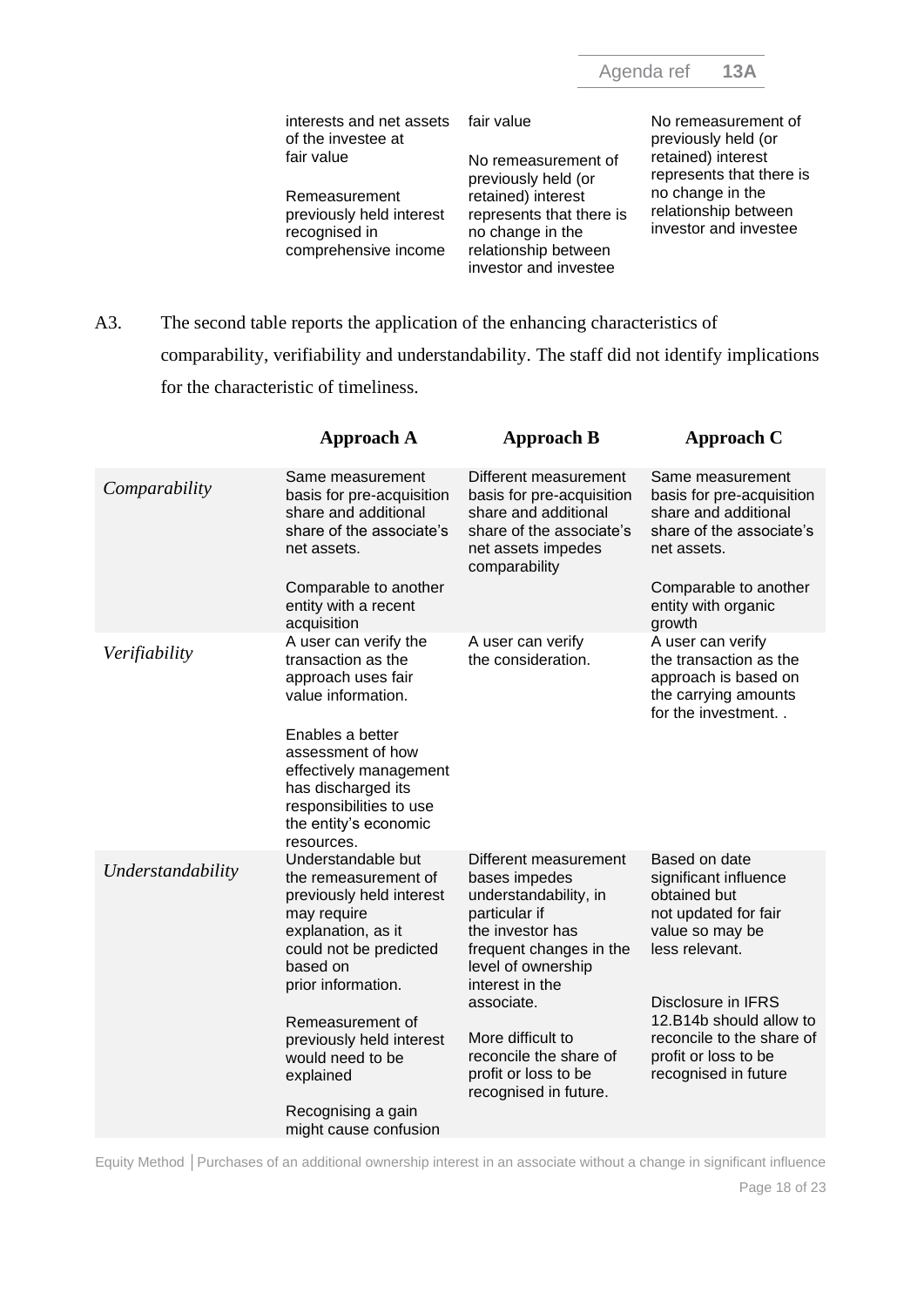| regarding accounting<br>for a gain from a<br>bargain purchase<br>Disclosure required<br><b>IFRS 12.B14b</b><br>should allow to<br>reconcile to the share<br>of profit or loss to be<br>recognised in future |  |
|-------------------------------------------------------------------------------------------------------------------------------------------------------------------------------------------------------------|--|
|                                                                                                                                                                                                             |  |
|                                                                                                                                                                                                             |  |

A4. Paragraph 2.42 of the *Conceptual Framework for Financial Reporting* states that the IASB applies the cost constraint in developing a proposed Standard. The table illustrates a tentative staff assessment of whether each approach introduces cost constraints.

| <b>Measurement of</b>                                | <b>Approach A</b>    | <b>Approach B</b>         | Approach C                |  |
|------------------------------------------------------|----------------------|---------------------------|---------------------------|--|
| Previously held<br>interest                          | $\blacktriangledown$ | $\left[\mathsf{x}\right]$ | $\boldsymbol{\mathsf{x}}$ |  |
| Additional share of<br>the associate's net<br>assets | $\checkmark$         | $\checkmark$              | $\boldsymbol{\mathsf{x}}$ |  |

Equity Method **│**Purchases of an additional ownership interest in an associate without a change in significant influence Page 19 of 23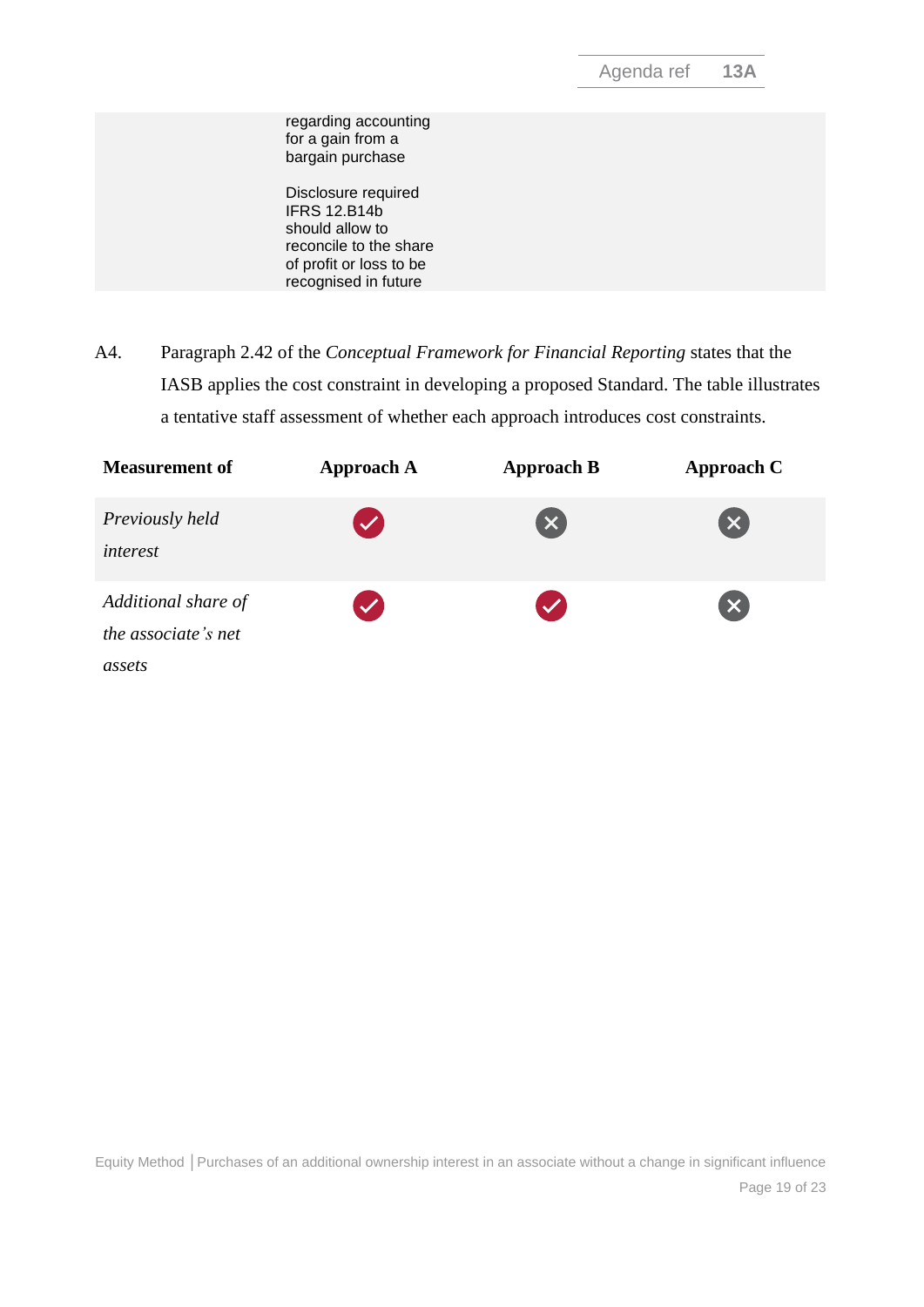## **Appendix B—Illustrative example**

- B1. The example in Appendix B illustrates the application of the approaches identified in this paper.
- B2. Investor acquires a 5% share in investee at 1/1/20X1 for a consideration of 200CU. The investment does not provide significant influence and is measured at fair value applying IFRS 9. At 31/12/20X1 the FV of the interest is 275CU.

The accounting entries for the year ending 31/12/20X1 are as follows:

| To recognise the initial investment                          |                  |  |
|--------------------------------------------------------------|------------------|--|
| Dr Financial instruments                                     | <b>CU200</b>     |  |
| Cr Cash                                                      | <b>CU200</b>     |  |
| To recognise the fair value change in accordance with IFRS 9 |                  |  |
| Dr Financial instruments                                     | CU <sub>75</sub> |  |
| Cr Profit or loss (or $OCI$ ) <sup>8</sup>                   | CU 175           |  |

- B3. Investor acquires an additional share of 15% in investee at 1/1/20X2 for an amount of 825CU. The investor obtains significant influence. At that date, the fair value of the net assets of the investee is 4,400CU.
- B4. The profit or loss of the investee for the year ending on 31/12/20X2 is 700CU, including the effects of the adjustments based on the fair values of the investee's net assets at the date significant influence is obtained.

If the cost of the investment is measured as the fair value of the consideration transferred at the date significant influence is obtained, including the fair value of any previously held interest in the investee at that date, as per the staff recommendation in paragraph [20](#page-6-0) of this paper, the accounting entries for the year ending 31/12/20X2 are (for simplicity, income tax effects are not considered):

<sup>&</sup>lt;sup>8</sup> IFRS 9 allows an entity to elect to carry equity instruments at fair value with the changes recognised in other comprehensive income

Equity Method **│**Purchases of an additional ownership interest in an associate without a change in significant influence Page 20 of 23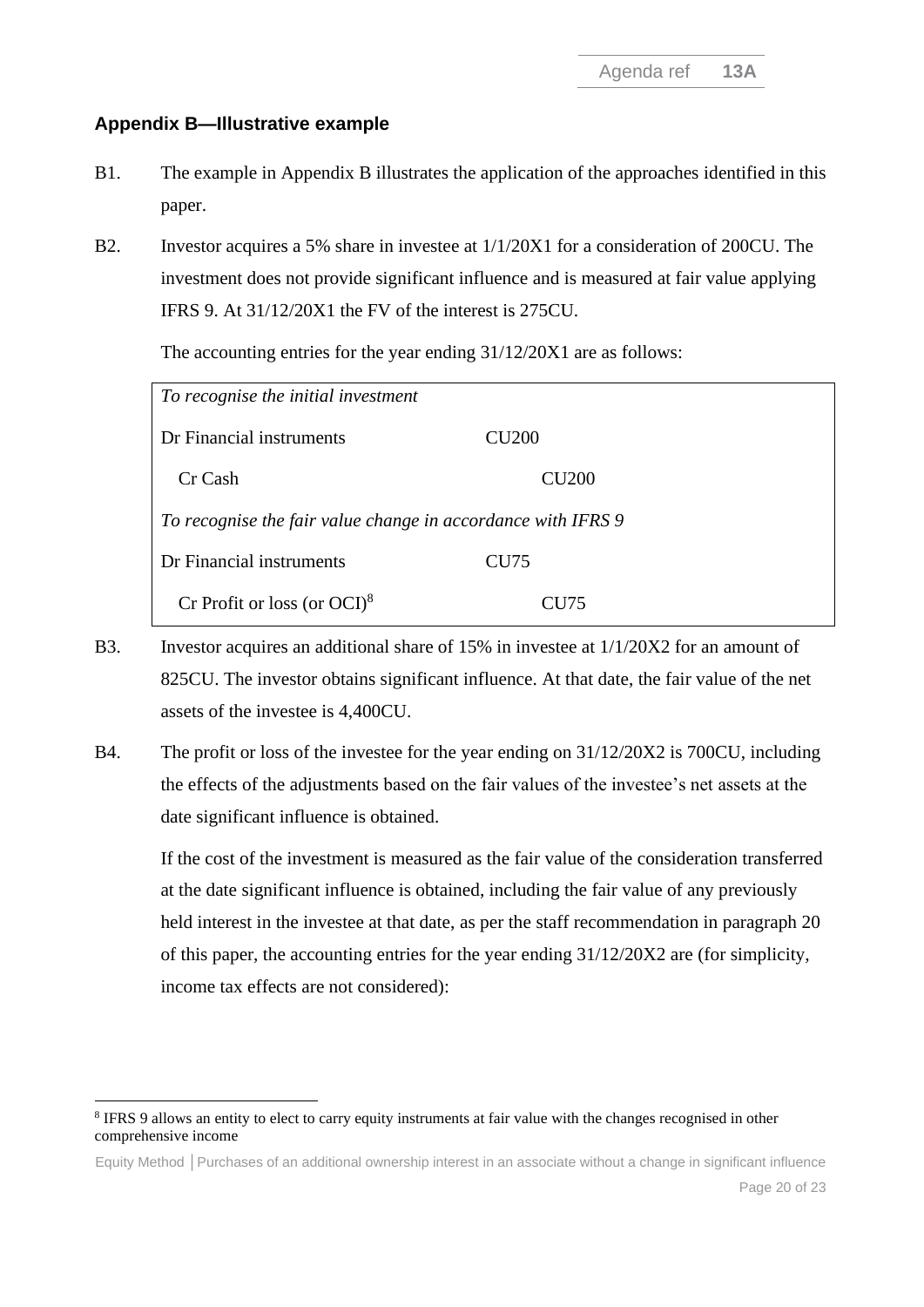| To recognise the interest in the associate                       |                   |  |
|------------------------------------------------------------------|-------------------|--|
| Dr Interest in the associate                                     | CU1,100           |  |
| Cr Cash                                                          | <b>CU825</b>      |  |
| Cr Financial instruments                                         | CU <sub>275</sub> |  |
| To recognise the investor's share in the result in the associate |                   |  |
| Dr Interest in the associate                                     | CU140             |  |
| Cr Profit or loss                                                | CU 140            |  |

B5. At 31/12/20X2 the reconciliation of the carrying amount of the investment in the associate is:

|                               | 1.1.20X2 | <b>Result for the year</b> | 31.12.20X2 |
|-------------------------------|----------|----------------------------|------------|
| <b>Share of net</b><br>assets | 880      | 140                        | 1,020      |
| Goodwill                      | 220      |                            | 220        |
| <b>Total</b>                  | 1,100    | 140                        | 1,240      |

B6. The investor acquires an additional share of 10% in investee B at 1/1/20X3 for an amount of 700CU without a change in significant influence. At that date, the fair value of the net assets of the investee is 5,400CU.

#### **Approach A**

The accounting entry applying approach A is as follows:

| Dr Interest in the associate              | CU860- |
|-------------------------------------------|--------|
| Cr Cash                                   | CU700  |
| Cr Remeasurement of financial instruments | CU160  |

## B7. At  $1/1/20X3$  the reconciliation of the carrying amount of the associate applying approach A is:

Equity Method **│**Purchases of an additional ownership interest in an associate without a change in significant influence Page 21 of 23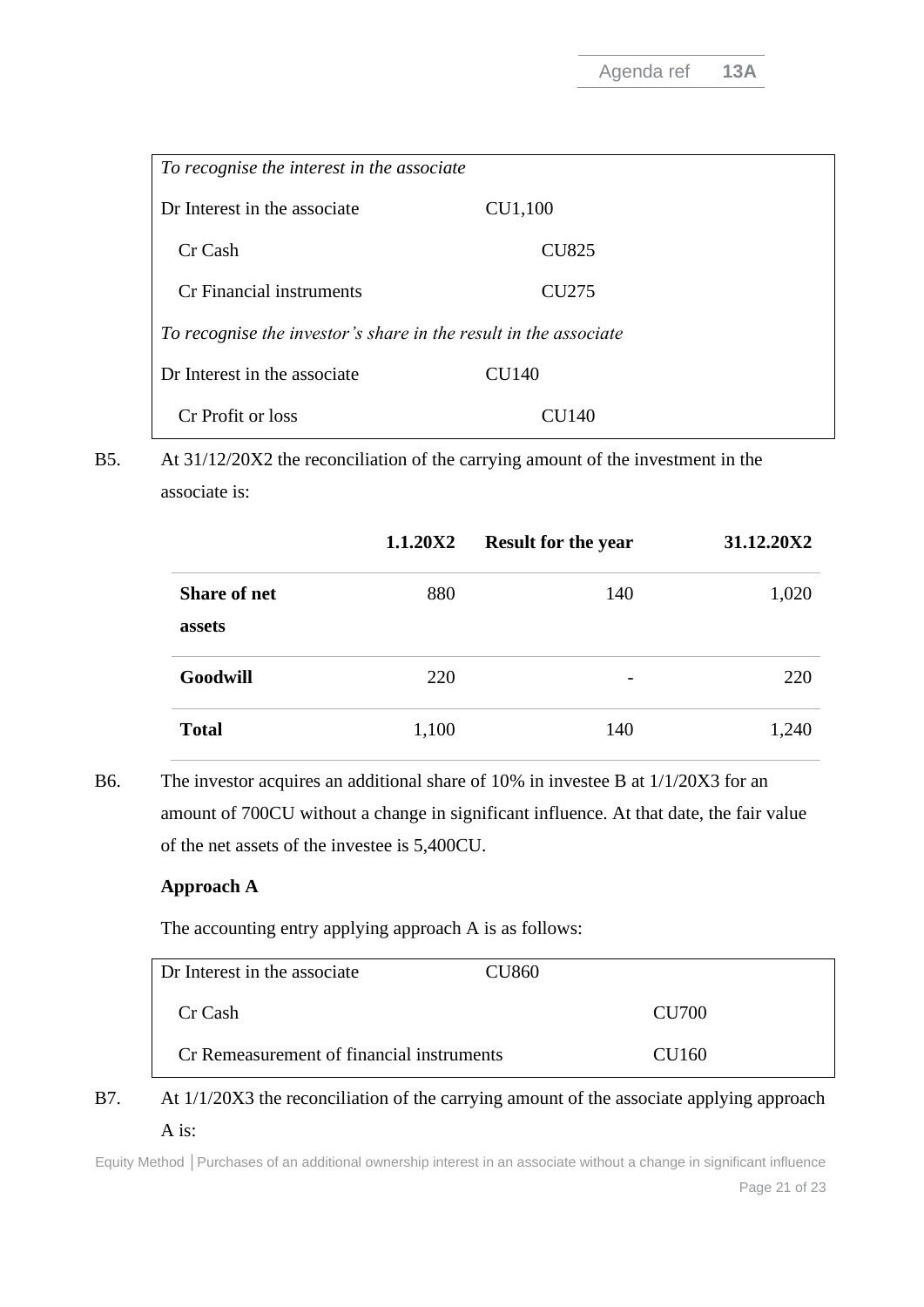Agenda ref **13A**

|                               | <b>Previous interest</b> | <b>Additional share</b> | <b>Total</b> |
|-------------------------------|--------------------------|-------------------------|--------------|
| <b>Share of net</b><br>assets | 1,080                    | 540                     | 1,620        |
| Goodwill                      | 320                      | 160                     | 480          |
| <b>Total</b>                  | 1,400                    | 700                     | 2,100        |

B8. The previously held interest is remeasured from CU1,240 to CU1,400.

B9. The accounting entry applying approach B is as follows:

| Dr Interest in the associate | <b>CU700</b> |
|------------------------------|--------------|
| Cr Cash                      | <b>CU700</b> |

B10. At 1/1/20X3 this is the reconciliation of the carrying amount of the associate applying approach B is:

|                               | <b>Previous interest</b> | <b>Additional share</b> | <b>Total</b> |
|-------------------------------|--------------------------|-------------------------|--------------|
| <b>Share of net</b><br>assets | 1,020                    | 540                     | 1,560        |
| Goodwill                      | 220                      | 160                     | 380          |
| <b>Total</b>                  | 1,240                    | 700                     | 1,940        |

- B11. There is no remeasurement of the previous interest. As a consequence:
	- i. the share of net assets of the previous interest is measured based on the fair value of the associate's net assets at the date significant influence was obtained plus post-acquisition changes (CU4,400 + CU700) \* 20%=CU1,020;
	- ii. the share of net assets of the additional share is measured at the fair value of the associate's net assets at the date of the new transaction CU5,400 \*  $10\% = CU540.$